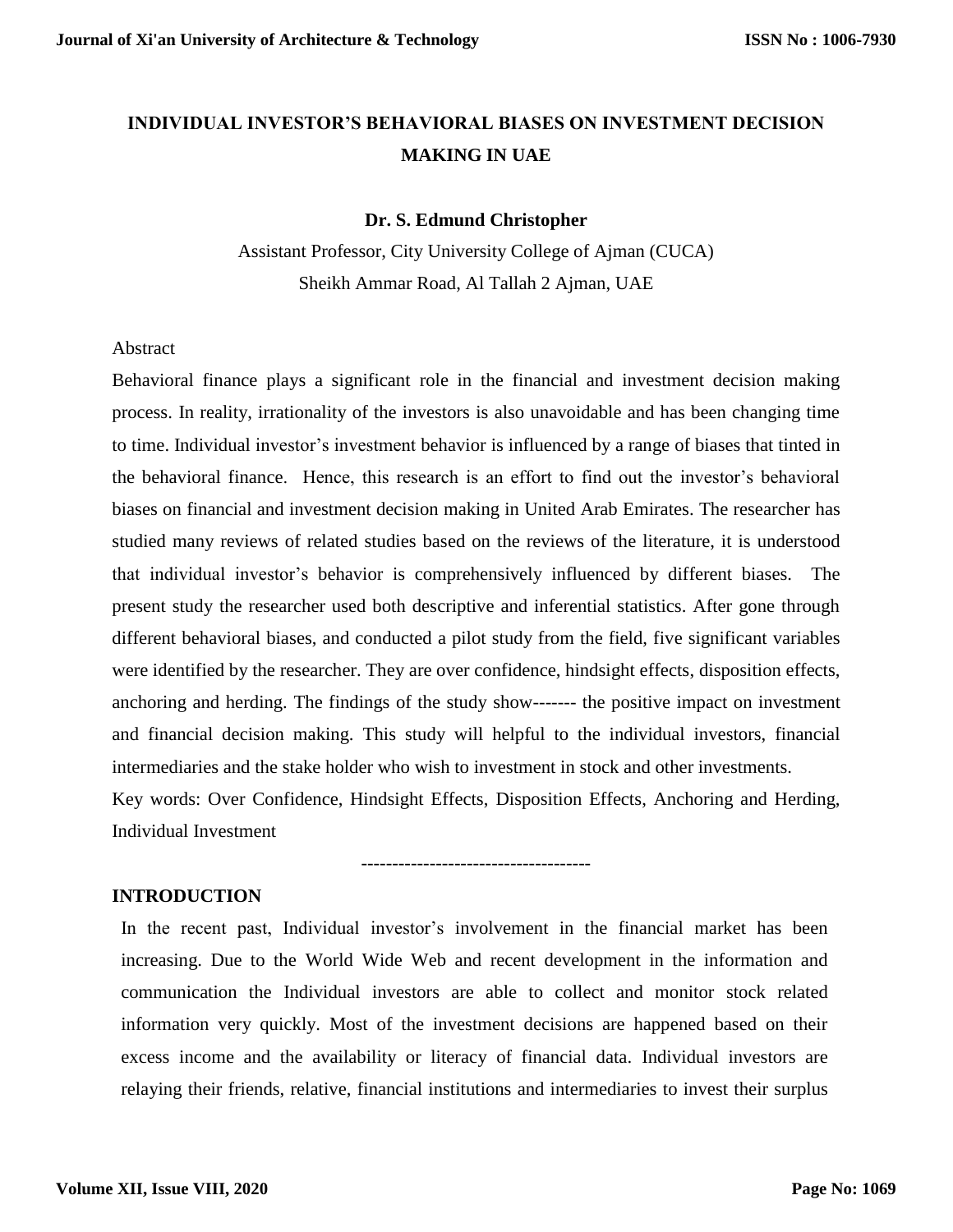money. A rule of rationality and an act of rationality are the two basic assumptions of the rationality theory. According to Ahamed Zamri Haslinder (2017), individual investor takes on the behavior which maximizes the assumed utility and the act of rationality the individual investor selects the yields maximum utility.

## **Review of Literature**

The researcher made an attempt to study the reviews of related studies in the area of behavioral biases of individual investors and their decision making. Following are the significant reviews of literature which were focused on the behavioral biases about the investment decision making. Individuals are either mostly reasonable or unreasonable in their choices. This hypothesis demonstrated that people have predispositions and psychological impediments, which prohibit them from accomplishing full discernment at the hour of dynamic (Ahmad Zamri, Ibrahim, Haslindar, Tuyon, 2017).

Study on experimental research inspected the effect of grouping conduct on expansion conduct. Results proposed that grouping conduct altogether impact nonoptimal portfolio decisions (Filiz, Nahmer, Spiwoks, and Bizer, 2018). In one of the examination impacts of crowding conduct was inspected on institutional speculator crediting this conduct to think about same distributed data and consequently shielding financial specialist's notoriety and vocation. A job of crowding conduct of common store directors inspected, and it broke down that grouping conduct affected by paper gain proportion and paper misfortune proportion. It additionally found that, however grouping conduct of shared reserve chief damages venture execution.

Additionally, in sell impact of crowding conduct vanished. It further found that even manner impact impacts crowding predisposition too. The nearness of the grouping impact more significant in Asian markets, their crowding asymmetry during rising markets has seen. In addition, during the worldwide emergency also crowding nearness was found in the US and Latin American markets. It was showed up in research that bank's crowding separates with various sorts of advances. It was appeared in paper that crowding was all the more often found in lodging advances and Mastercards than different kinds of advances. Additionally, it was likewise inspected in the paper that huge banks crowd more in contrast with littler and local banks (Tran, Nguyen, and Lin, 2017).

In one of the examinations crowding conduct nearness was researched between financial exchange and oil advertise during market trouble. Analysts found that crowding conduct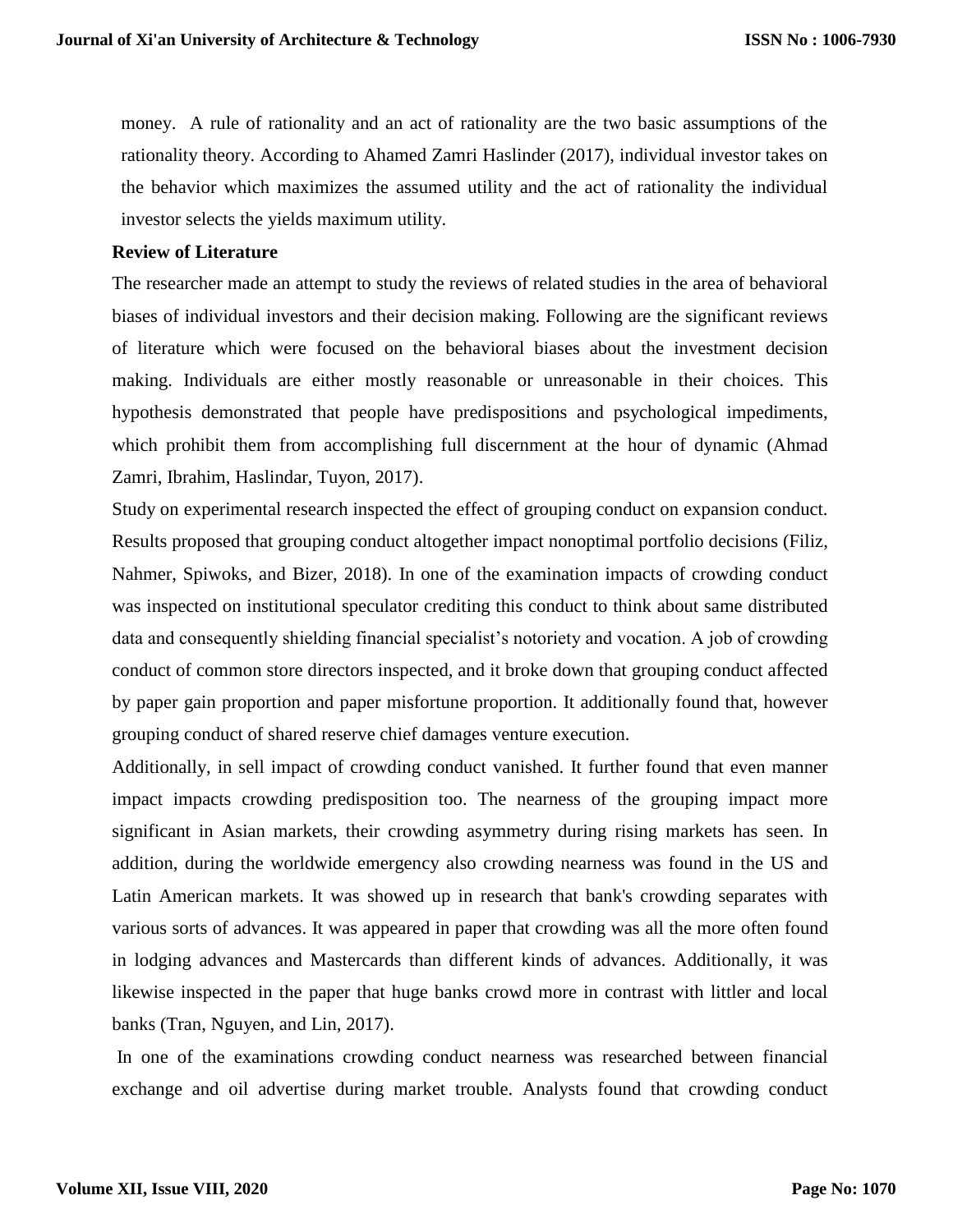diminished because of the unpredictability of the securities exchange. It was additionally inspected and happened that crowding conduct moved conversely in both the business sectors and grouping conduct is additionally upgraded by inaccessibility of data in both the business sectors (Ben Mabrouk, 2018).

Social fund recommends that the speculation choice - making process is affected by different conduct predispositions that help speculators to veer off from judiciousness and take unreasonable venture choices (Niehaus and Shrider, 2014). The current examination is a broad audit of social predispositions in singular venture dynamic (Taffler, Spence, and Eshraghi, 2017). The pertinence to this examination field has expanded as of late, covering both hypothetical and experimental commitments. In the wake of contemplating different literary works, it found that there is a need to lead one examination who convey efficient audit on conduct predispositions (Kumar and Goyal, 2015).

Proof and clarification proposed in the hypothesis of limited discernment clarify that people are not generally ready to acquire all the important data, which is required to settle on potential choices (Kinoshita, Suzuki, and Shimokawa, 2013).

Limited soundness thoroughly worried about the way genuine dynamic procedure impacts the choices that showed up (Kinoshita et al., 2013); (Ahmad Zamri, Ibrahim, Haslindar, Tuyon, 2017).

With regards to singular venture dynamic, it is fundamental to think about that as a specific level of vulnerability and hazard is related with every speculation choice decision (Paul Slovic, 1972).

There is adequate proof, call attention to that because of the event of market inconsistencies, markets respond contrastingly contrasted with the conduct of a discerning man. Different psychological inclinations regularly keep people from sane idea. People invested with levelheadedness that permits them to think about all the accessible data. From this, they create fair figures about occurring of future occasions, which permit them to settle on the best money related choices (Fama, 1970); (Michael C. Jensen, 1978).

The establishment base of customary fund is effective market speculation. According to this theory, financial specialists approach showcase data and costs of advantages and furthermore speculators viewed as sound. Despite the fact that the order of current account has developed logically, it is as yet hard to clarify on the logical grounds that why individuals carry on non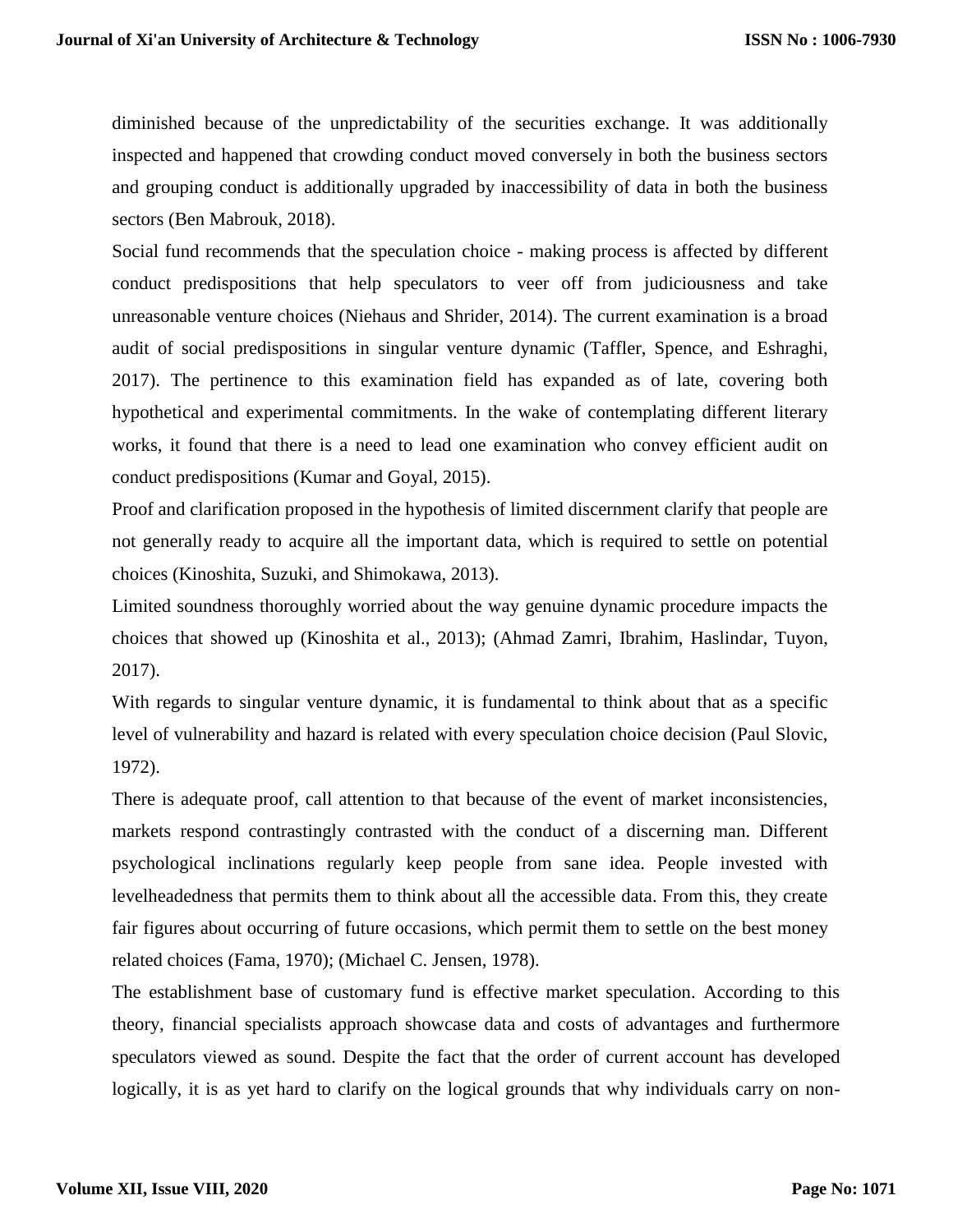sanely while managing in cash. While customary fund accept individuals justify and improve their monetary choices, conduct money incorporates the pertinence of what speculators ought to do and mix the rudiments of conventional account with what individuals do regarding their venture choices (Mitroi, Adrian Stancu, 2014).

The areas of Psychology and human science are viewed as basic quickening agents inside the field of investigation of Behavioral Finance (Robert J. Shiller, 1997). In logical inconsistency to the productive market theory, numerous investigations have demonstrated social inclinations in financial specialists (Musciotto, Marotta, Piilo, and Mantegna, 2018). The social fund approach replaces the customary objectivity theory and affirming that conduct inclinations impact people.

Social Finance has seen as an investigation of how brain research impact money related markets and monetary dynamic (H. Shefrin, 2001). Social fund is another wonder to monetary markets that have risen because of obstacles looked in conventional account. It comprehended as a budgetary occasion where specialists are not so much sound (Barberis, 2002).

The dad of Behavioral account is 'Daniel Kahneman' who has gotten Nobel Prize in the field of financial matters for his possibility hypothesis. The pioneer analysts in the field of social money who's contributed colossally are Daniel Kahneman, Amos Tversky, and Richard Thaler. They developed conduct predispositions that considered as building squares of social account. Social inclinations are basic issues for the inconsistencies between customary accounts and conduct fund spaces. There have been various examinations that challenge soundness and accordingly advanced Behavioral Finance (Tversky and Kahneman, 1971).

Conduct predispositions give motivations to the asymmetry between the manner in which people settle on choices including additions and choices including misfortunes (Tversky, An and Kahneman, 1973). A similar person who is a hazard unwilling for a choice including gains turns into a hazard searcher for a misfortune maintaining a strategic distance from choice,(Tversky, An and Kahneman, 1973). Presumptuousness, grouping, mooring, psychological cacophony, accessibility predisposition, self-attribution, mental bookkeeping, surrounding, agent inclination, are barely any inclinations that saw as building squares of conduct account that fundamentally impact the dynamic of individual financial specialist (H. M. Shefrin and Thaler, 1988); (Singh, 2016).

Subsequently, a social inclination is made because of an inappropriate understanding of data accessible in the market. People use heuristics approach while doing venture. It is significant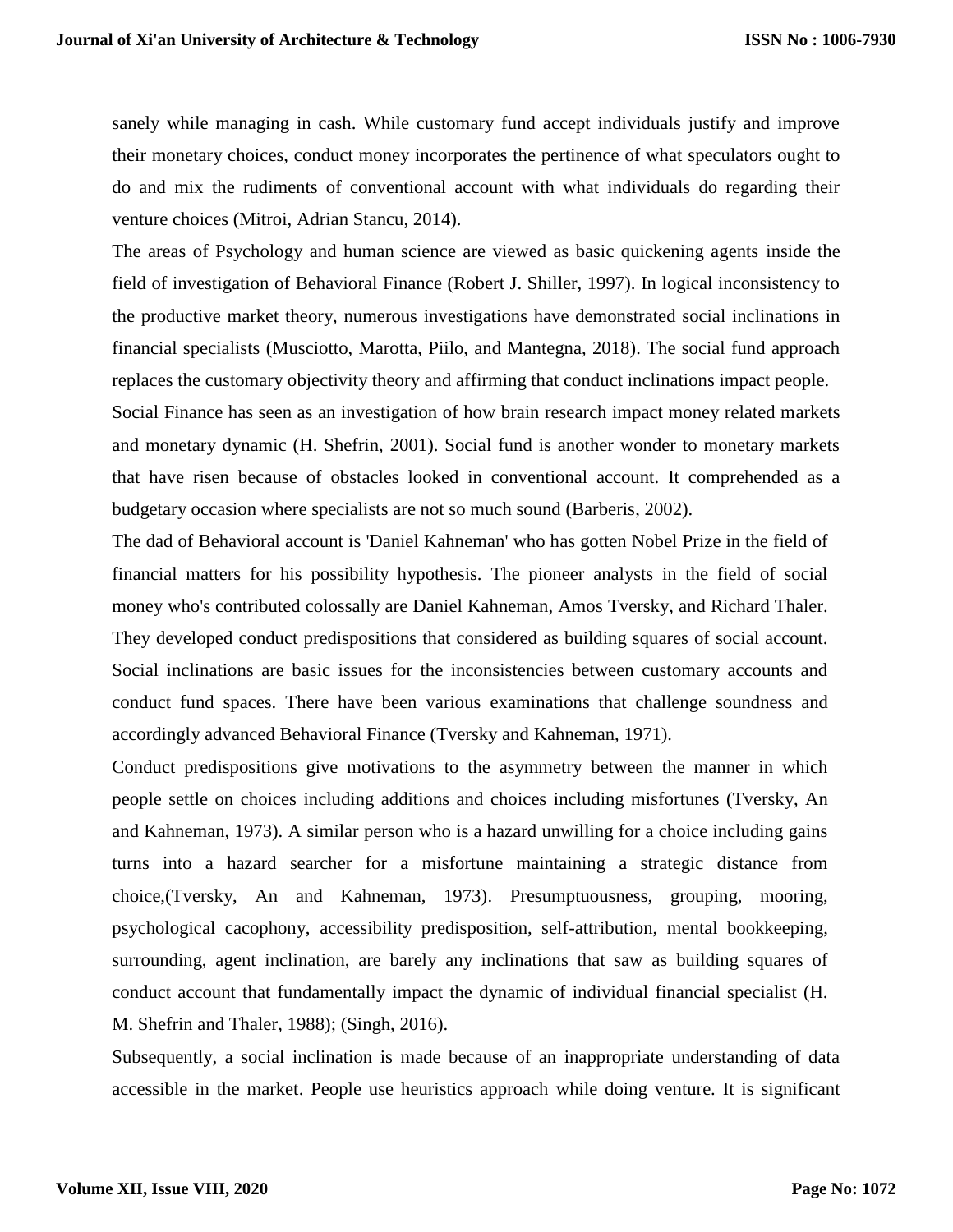device and heuristics are techniques for dynamic and handling data, in light of restricted time and data accessible in the market (Ackert et al., 2010). Hassan et al. (2013) and Rehan and Umer (2017) additionally directed a review concentrate in Pakistan, in light of various social inclinations, for example, mien impact, crowding, pomposity and overcompensation exist in money related dynamic. This examination considers just five inclinations which are as often as possible saw in money related markets. The above referred to writing plainly bolsters the way that conduct predispositions have sway on venture dynamic.

Among these inclinations are discovered idealism predispositions, the representativeness algorithmic, conservatism or mental attach, those influence the monetary choice of speculators. Speculators become overestimate their private data which is essentially produced by their own considerations and capacities, in this sort of conduct financial specialists disregards mistakes or disappointments, which drove them to overestimate the chances and capacities. Besides individuals consistently utilize mental alternate routes as opposed to utilizing anticipated utility hypothesis. Financial experts, analysts and different scientists attempted to concentrate how individuals settle on decisions for the last numerous decades. Financial aspects is so unique in relation to sociologies because of the suspicions taken in financial matters that have very much characterized inclinations and settle on sane decisions and accordingly conduct can be clarified. The investigation of dynamic condition is significant for getting advantage and cost of data for dynamic (Ackert et al., 2010)

Basically, the individual investor's investment decision making differs because everyone influenced by dissimilar behavoural biases.

This research paper made an attempt to conquer the research gaps which were found in the review of literature and the analytical study impact of five individual investor's behavior biases on investor's decision making. After carefully gone through the reviews of literature and the other related studies the researcher finalized the conceptual frame work of the research work.

Fig. 1 shows the conceptual frame work of behavioral bias on investment decision making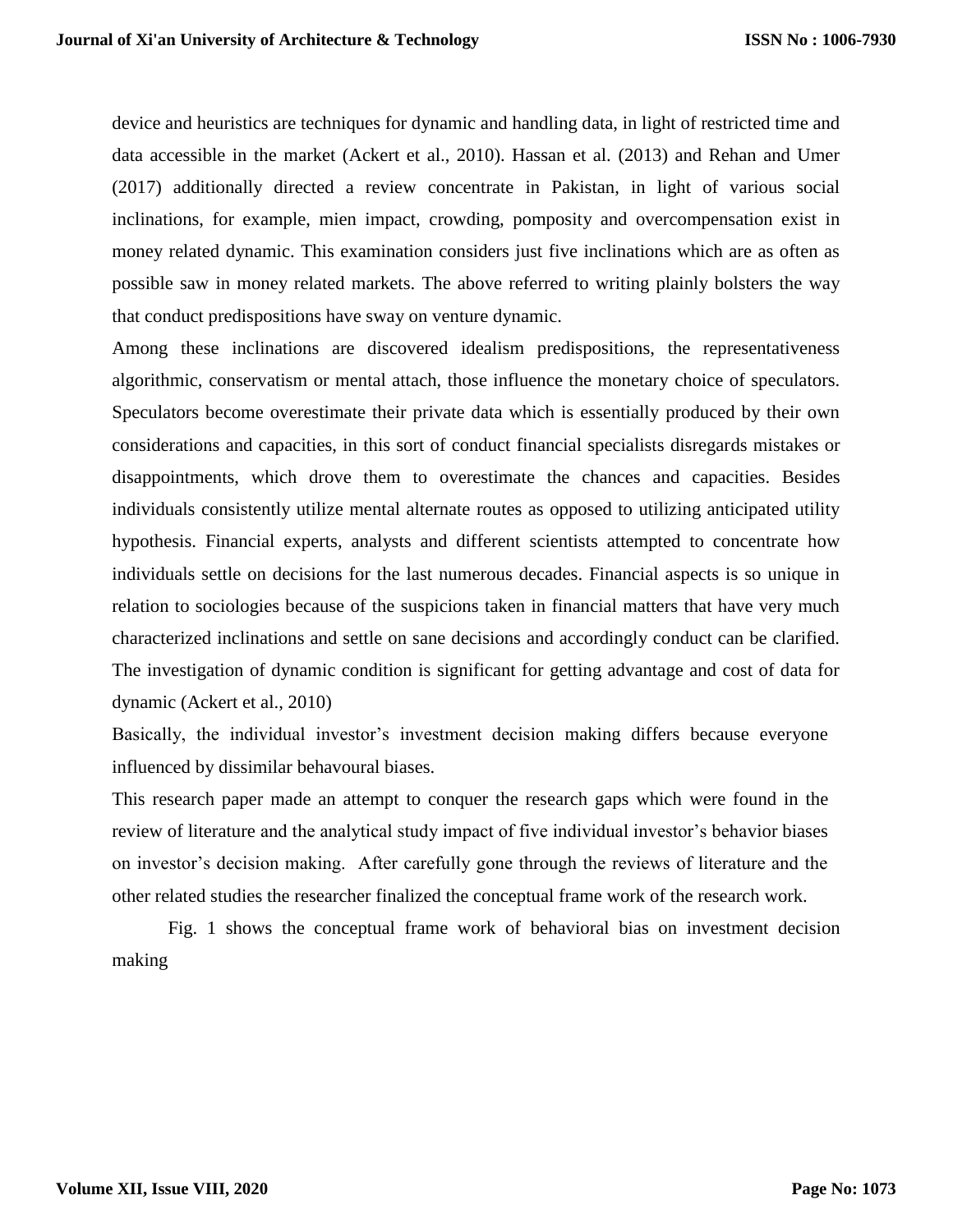

### Disposition Effect

The mien impact is the disposition effect to forgo acknowledged misfortune in desires for acknowledged increases (Pelster and Hofmann, 2018). The manner impact evaluated as the distinction between the portion of acknowledged increases and the division of acknowledged misfortunes (Odean, 1999); (Odean, Strahilevitz, and Barber, 2010). Specialists have perceived that the inclination of financial specialists to hold misfortunes in venture to draw out and sell champs in speculation too soon has set apart as aura impact. The aura impact has antagonistic results on a person's venture on the grounds that losing speculations ordinarily carry on failing to meet expectations, though winning speculations for the most part carry on to beat (Aspara and Hoffmann, 2015). Analysts have perceived that the attitude impact isn't influenced by trial controls of anticipated future increases or misfortunes (H.- J. Lee, Park, Lee, and Wyer, 2008). **Overconfidence** 

Over confidence is one of the psychological attribute in behavioral finance. It has a major impact on the financial decision making process of the individual investors. Those choices can be securities exchange venture choices or other speculation choices (Joo, 2017). In conduct fund, carelessness reflected as a typical mental inclination, which makes monetary markets wasteful by making mispricing as monstrous unpredictability and return fluctuation (Ko and James Huang, 2007). Numerous sorts of writing have referenced the meaning of arrogance, yet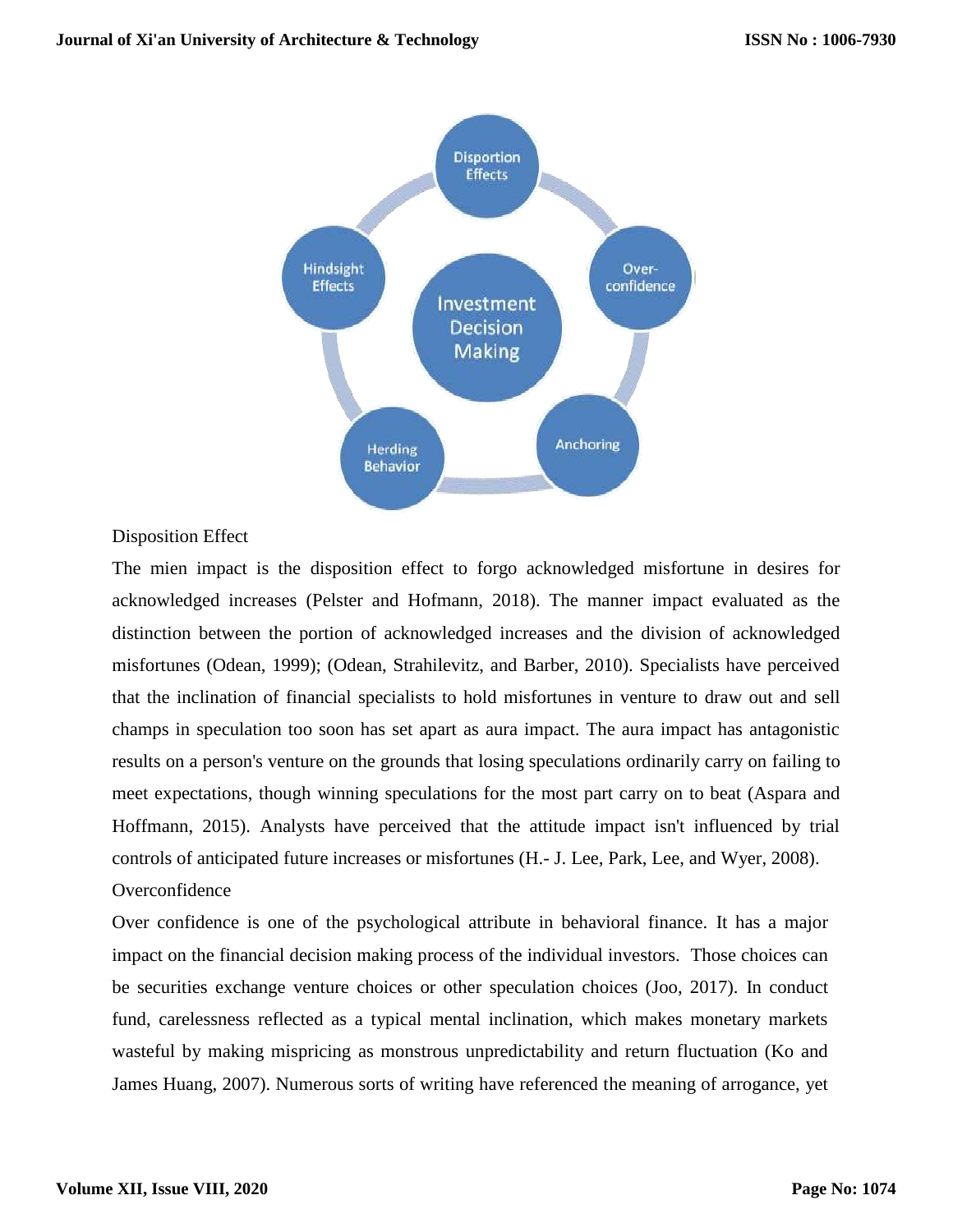its definition better comprehended in following referenced way. Carelessness is a mental predisposition that guides a speculator to think a boundary which is more noteworthy than it is, and it additionally accepted that a person's decisions are compounded and wrong. With those decisions, an individual could never gain proficiency with the right circulation (Dubra, 2004). During pomposity, it saw that normal common reserve chief fails to meet expectations the market (Gruber, 1996).

Regardless of sufficient proof that carelessness is inescapable, it has not increased a lot of consideration in the field of financial aspects. Much consideration and expansive appropriateness of arrogance predisposition have found in the conduct of judicious operators (Dubra, 2004). Specialists contend that arrogance inclination regularly coordinated by the disregard of questions (Walters, Fernbach, Fox, and Sloman, 2016). It reported that expanded presumptuousness prompts extreme exchanging volume and more significant expense instability financial exchanges (Graham, Harvey, and Huang, 2009); (Nir Jaimovich and Sergio Rebelo, 2007). Overcompensations by financial specialists are because of presumptuousness about their capacities to handle or procedure data (Kent Daniela, David Hirshleifer, 2002); (Mushinada and Veluri, 2018). In spite of this examination, scientists contended that pomposity is additionally a positive indicator that figure the speculation execution of individual financial specialists that are trailed by advertise oddities (Abdin, Farooq, Sultana, and Farooq, 2017). In this manner, Overconfidence is a critical mistake where individuals overestimate their expertise, information, see data or grow the abstract likelihood of specific outcome occurring (Campbell, Goodie, and Foster, 2004); (Glaser, Markus and Weber, 2010).

### Anchoring

Among the psychological biases Anchoring occupy a significant role in the world. (Shin & Park, 2018). Mooring characterized is an intellectual inclination that clarifies the customary person's propensity to rely hugely upon the main snippet of data while deciding (Shin and Park, 2018); (Maqsood Ahmad, Syed Zulfiqar Ali Shah, 2018); (Singh, 2016). Financial specialists are probably going to grapple their acquisition of stocks on the ongoing most significant expense of the stock. Such conduct responses show that mooring inclination related with problematic choices of financial specialists in their dynamic procedures (Krause, Shiller, Shleifer, Wilcox, and Shiller, 1970). Tying down inclination showed as a rule to break down stock returns or gainfulness by a conduct approach at questionable conditions in 52-week high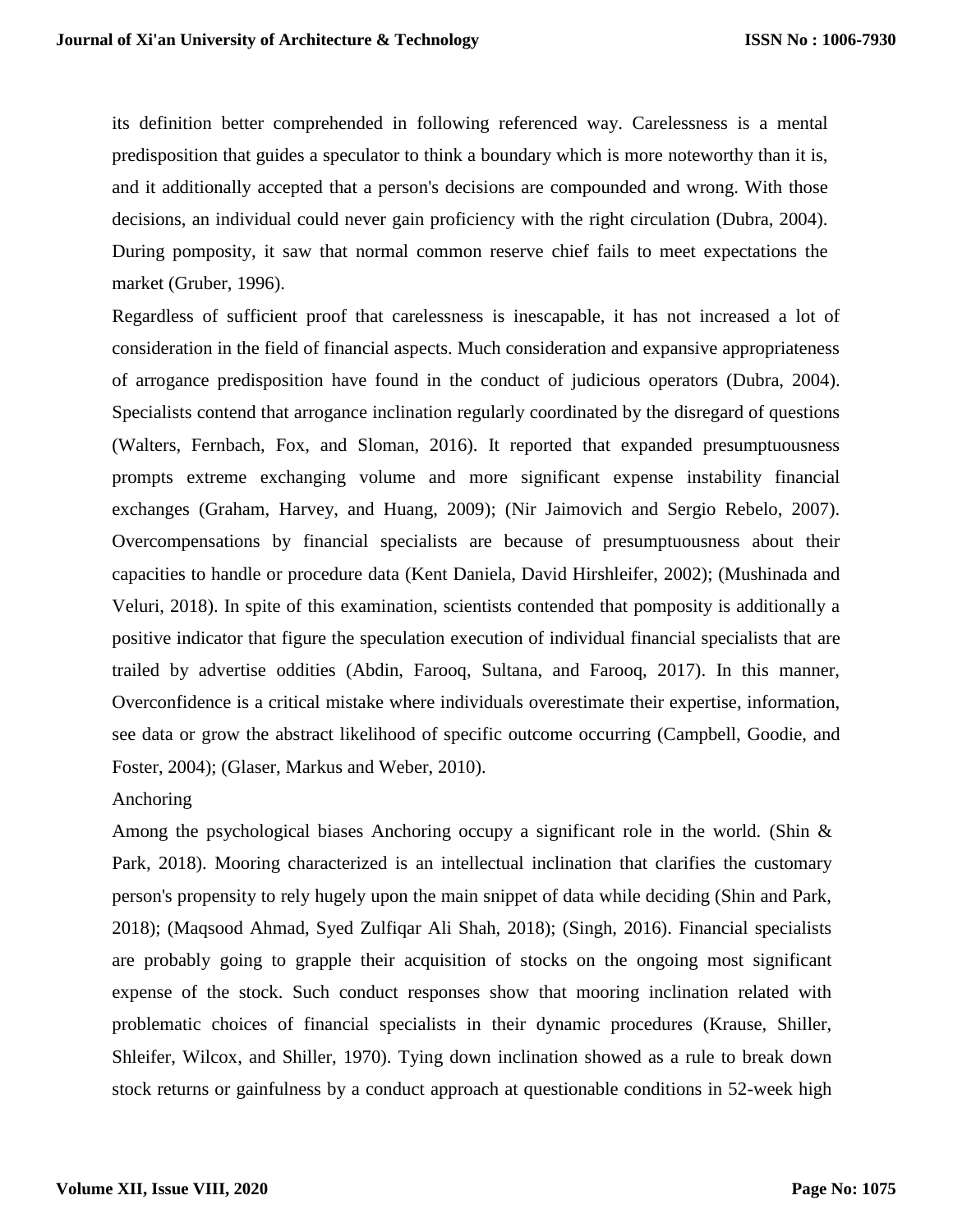and energy techniques (Jahanmiri, 2018). Analysts records that mooring lays a negative effect on venture choices made by singular financial specialists or merchants (Maqsood Ahmad, Syed Zulfiqar Ali Shah, 2018). Analysts likewise contend that Anchoring as a critical inclination, last decisions when to understand toward the beginning stage of the adjudicator's thought. The securing and-change heuristic holds that mooring inclination brought about by deficient modification (Qu, Zhou, and Luo, 2008). The tying down heuristic holds to bountiful balance that is under reaction. Individuals grapple at some observable outcomes, during utilizing this heuristic and adjust dependent on prescient data (Amir and Ganzach, 1998). Along these lines, tying down is a heuristic predisposition that makes financial specialists depend on late value changes and value levels

## Herding Behavior

This is one of the commonly accepted happening in the investment and financial Market. It is a typical inclination of human instinct to allude, watch, and impersonate other's conduct during the sporadic condition in money related markets (Yu, Dan, Ma, and Jin, 2018). At the nearness of grouping, financial specialists don't act soundly in their venture decisions. They want to follow other financial specialist's conviction and suppositions for taking their speculation choice. Thus when financial specialists group, they will in general control their choices and tail others. During seasons of market pain, for example, showcase peculiarities, value bubbles, gossipy tidbits, nearness of crowding impact is more significant (Mertzanis and Allam, 2018). Crowding has seen as aggregate impersonation prompting a juncture of developments (Philippas, Economou, Babalos, and Kostakis, 2013). It likewise appeared in many exploration papers that crowding conduct may bring about comparative examples of developments across people acknowledging significant government assistance misfortunes. In one of the examination papers, group conduct has characterized in an alternate way that is if specialists are conceded to move toward the techniques of their system neighbors, a criticism impact on the system structure and game yields watched. Such an impact named as crowding conduct (Mello, Souza, Cajueiro, and Andrade, 2010).

### Hindsight bias

This is a psychological based biases and the hindsight bias influence the individual investors before the decision was happened. This can lead individuals to infer that they can precisely anticipate different occasions. Knowing the past predisposition is concentrated in social money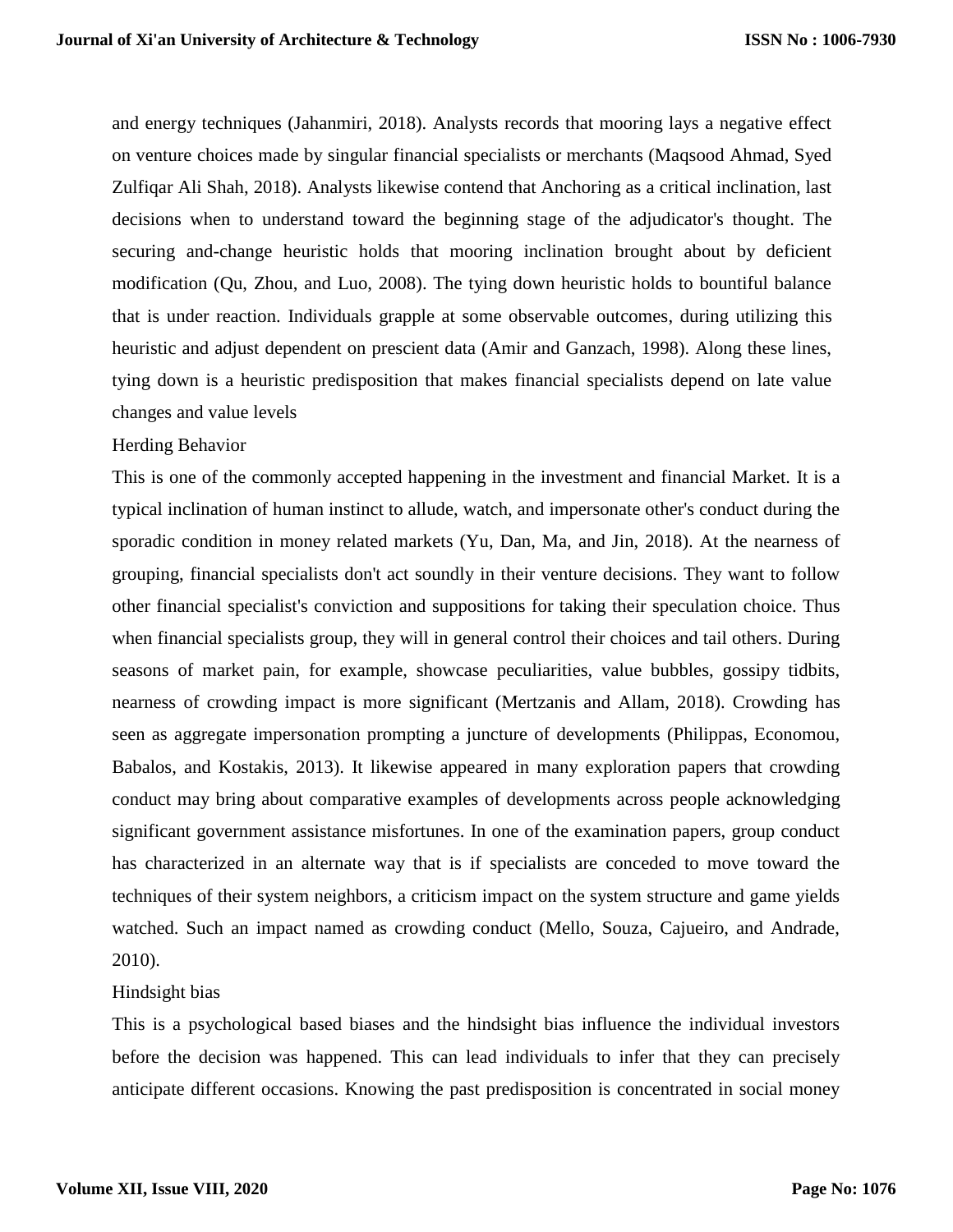since it is a typical falling flat of individual financial specialists. Speculators feel strain to time their acquisition of stocks impeccably so as to expand their profits. At the point when they endure a misfortune, they lament not acting prior. With lament comes the idea that they saw it coming from the start. Truth be told, it was one of the numerous prospects that they may have foreseen. The researcher presented the characteristics of the variables which are used in the research. Based on the review of literature and the role of the variables in research the research hypothesis and the statistical hypothesis were framed by the researcher.

## Research Hypothesis

Ho 1 There is no significant relationship between behavioral biases and the individual investor's investment decision making.

Statistical Hypothesis framed for validate the research findings.

H<sup>o</sup> 1 Anchoring of the individual investor is not influenced significantly by the investment decision making.

H<sup>o</sup> 2 Herding behavior of the individual investor is not influenced significantly by the investment decision making

Ho3 Overconfidence of the individual investor is not influenced significantly by the investment decision making.

H<sup>o</sup> 4 Hindsight effect of the individual investor is not influenced significantly by the investment decision making.

H<sup>o</sup> 5 Disposition effect of the individual investor is not influenced significantly by the investment decision making.

## **Objectives of the study**

To analyze the factors which are influenced the individual investors to finalize the investment decision making in United Arab Emirates.

### **Methodology of the study**

The study is based on analytical in nature. The researcher used pre tested structured questionnaire for collecting the data from the respondents. Behavioral factors of the respondents are taken as the independent variables. Investment choices are considered as the dependent variables. The study is consisted of the Investors from all seven Emirates of UAE. Calculated sample size as per the standard deviation and cronnach's Alpha was 385. Total 420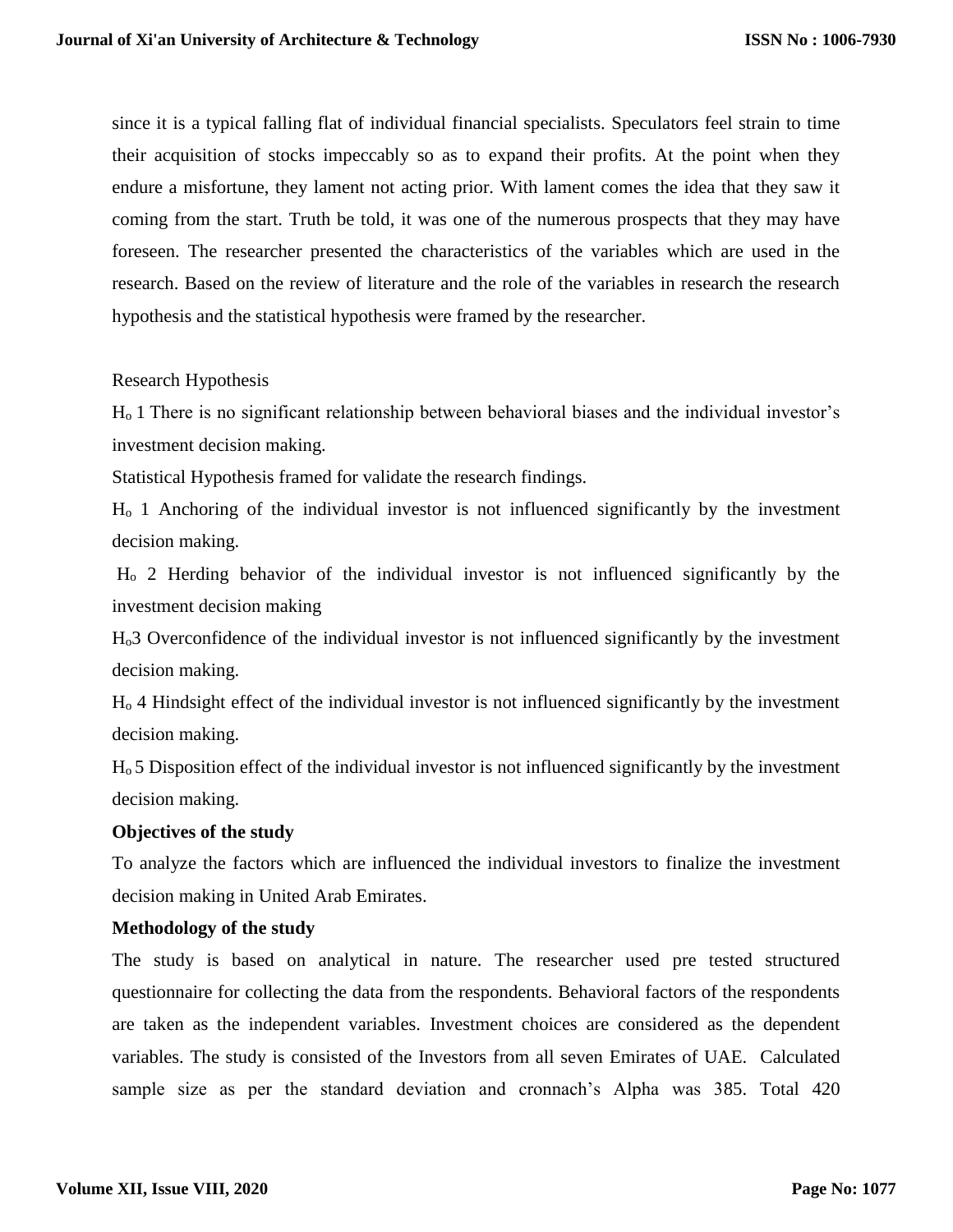questionnaires were distributed. After verifying the filled questionnaire the researcher found 360 completed questionnaire. Therefore the researcher fixed the sample size of the study is 360. The researcher used stratified random sampling techniques to choose the sample respondents. Based on the population of each Emirates and the number of positive individual investors the researcher gave weightage to each and every Emirates. SPSS 20.0 version software is used to analysis the collected data. The researcher also visited brokerage houses, mutual fund office and stock management companies to collect information about the individual investors. After employing the research tools, the research makes interpretation and research findings.

## **Data Analysis**

The researcher used both descriptive and inferential statistics for analyzing the collected data from the sample respondents. Demographic profile of the respondents was analyzed by descriptive statistics. To find the relationship between behavioral biases and investment decision, inferential statistics was employed. In order to measure the reliability the cronbach's Alpha test has done. To study the behavioral biases and investment decision making correlation and regression analysis were employed.

## **Validity and reliability test**

Pilot study has done to confirm the validity of the questionnaire. In order to conduct the pilot study the researcher pre tested the questionnaire with 40 respondents. Cronbach's Alpha test was conducted to verify the validity of the questionnaire. The reliability analysis result showed the value of Cronbach's Alpha was 0.856. If the cronbach's Alpha value is more than 0.6 then the instrument is a valid one. Here the value is more than 0.6. Hence it is assumed that the survey instrument is a valid one. Number of items used in the test was six.

| <b>Demographic Factors</b> | <b>Frequency</b> | percentage |
|----------------------------|------------------|------------|
| Age                        |                  |            |
| 18-25                      | 113              | 31.3       |
| 26-35                      | 102              | 28.4       |
| 36-45                      | 52               | 14.5       |
| Above 45                   | 93               | 25.8       |
| Gender                     |                  |            |

## Table shows the Descriptive Statistics of the Respondents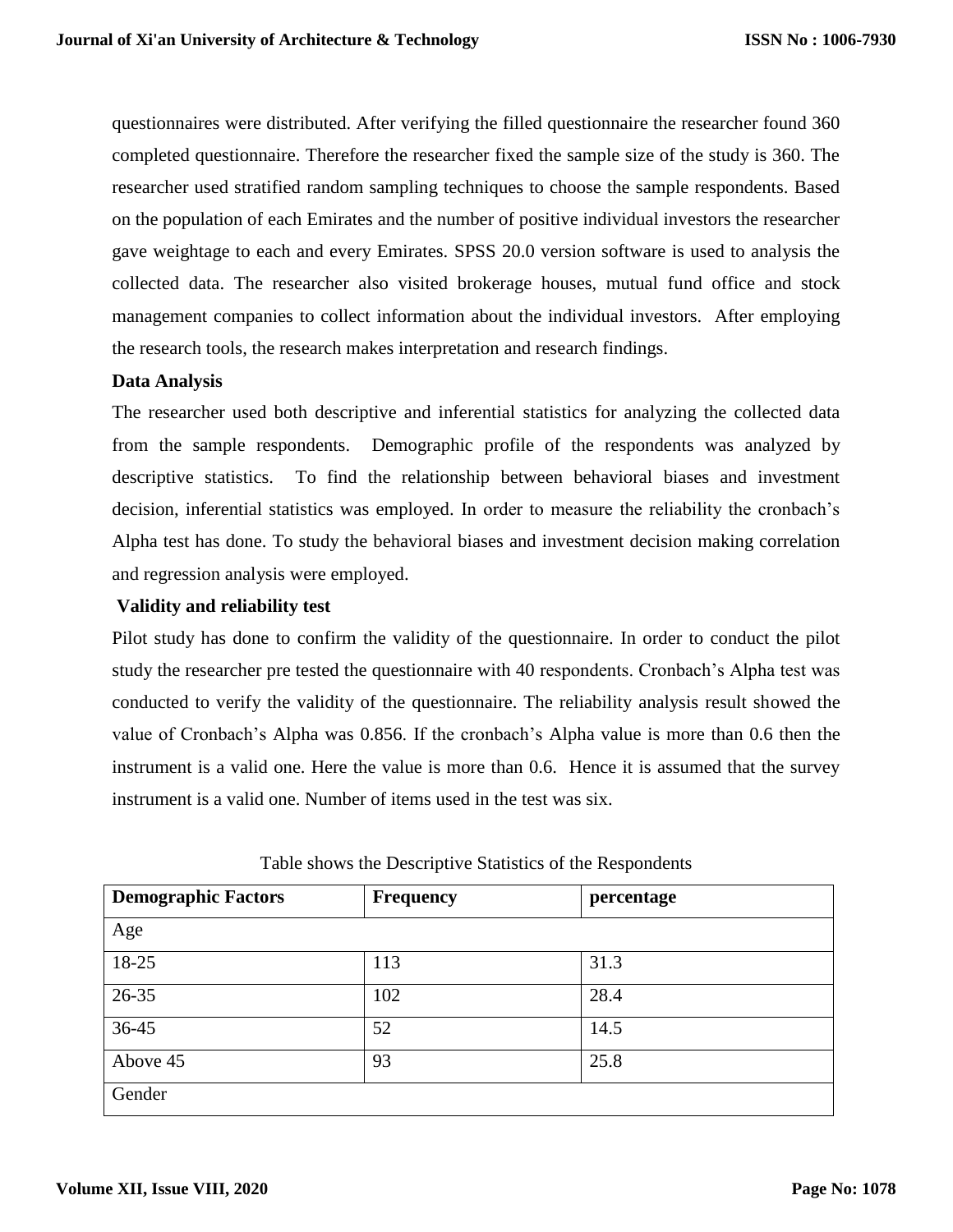| Male                       | 248 | 68.9 |  |  |  |  |  |
|----------------------------|-----|------|--|--|--|--|--|
| Female                     | 112 | 31.1 |  |  |  |  |  |
| Education                  |     |      |  |  |  |  |  |
| School                     | 66  | 18.4 |  |  |  |  |  |
| Diploma                    | 51  | 14.2 |  |  |  |  |  |
| <b>Bachelor</b>            | 78  | 21.6 |  |  |  |  |  |
| Graduate                   | 75  | 20.8 |  |  |  |  |  |
| Professional               | 24  | 6.7  |  |  |  |  |  |
| Others                     | 66  | 18.3 |  |  |  |  |  |
| Profession                 |     |      |  |  |  |  |  |
| Government                 | 44  | 12.3 |  |  |  |  |  |
| Private                    | 153 | 42.6 |  |  |  |  |  |
| <b>Business</b>            | 163 | 45.1 |  |  |  |  |  |
| Experience                 |     |      |  |  |  |  |  |
| Less than 2 years          | 139 | 38.6 |  |  |  |  |  |
| 3 to 5 years               | 58  | 16.1 |  |  |  |  |  |
| $\overline{6}$ to 10 years | 48  | 13.2 |  |  |  |  |  |
| 11 to 15 years             | 38  | 10.5 |  |  |  |  |  |
| 15-20 years                | 42  | 11.8 |  |  |  |  |  |
| More than 20 years         | 35  | 9.8  |  |  |  |  |  |

The above table reveals the demographic profile of the sample respondents. Regarding the age 59 percent of the respondents belongs the age group of 35 and less than that. It shows that the young generation has showed significant interest regarding the investment decision. This age group of people is literate and closely monitors the performance in the stock market. Males are dominating the stock market and the investment decision. Hence the analysis showed that more than 68 percent of the respondents are male. Even though the females are working in home they are not much interested in the investment decision.

Regarding the educational qualification, 18 percent of the respondents have done school education. Out of this some of the respondents are not completed the school education. Fourteen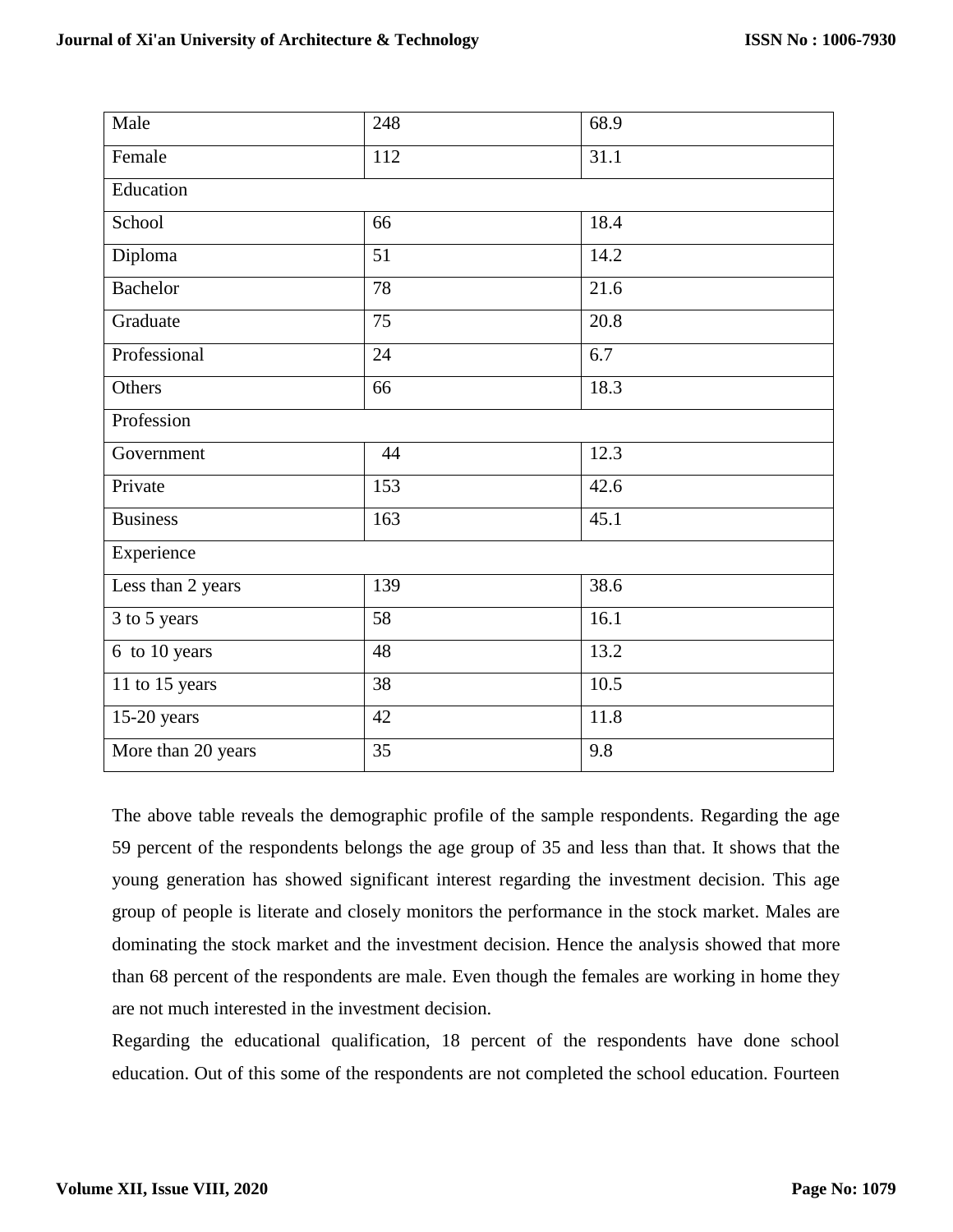percent of the respondents possess their diploma and 21 percent are completed the bachelors. Most of the young respondents have completed bachelor degree.

Forty five percent of the respondents are doing business. Some of them are doing joint venture agency business, small shops and other IT based services. 42 percent of the respondents are working in the private sector undertaking. Only ten percent of the respondents are having more than 20 years of experience. Thirty eight percent of the respondents are having experience less than two years. It expressed that most of the respondents new to the job.

## Table showing the regression analysis

| Model | V,                | R Square | <b>Adjusted R Square</b> | Std. Error of the Estimate |
|-------|-------------------|----------|--------------------------|----------------------------|
|       | .479 <sup>a</sup> | 0.238    | 0.221                    | 0.6587                     |

The above regression output reveals the linear regression analysis with the investment decision of the individual in UAE. There are five dependent variables i.e. over confidence, hindsight effects, disposition effects, anchoring and herding. The summary results are evaluated to assess the fitness. It shows that the R square reveals 0.238 but the adjusted R square value is very close to R square.

Overall fitness of the model of the F-statistics value is 12.987 P-value significant less than 0.05

| F-statistics | Significance       |
|--------------|--------------------|
| 12.987       | 0.000 <sup>2</sup> |

1. Dependent variable: Financial decision making

2. Predictors : over confidence, hindsight effects, disposition effects, anchoring and herding

Table showing the individual significance of the individual investor's decision making

| Model       | Un-standardized coefficients |       | Standardized      | Sig.     |       |
|-------------|------------------------------|-------|-------------------|----------|-------|
|             | Std. Error<br>B              |       | coefficients Beta | $\top$   |       |
| Constant    | 1.792<br>0.232               |       |                   | 7.892    | 0.000 |
| Disposition | $-0.132$<br>0.076            |       | $-0.129$          | $-1.598$ | 0.103 |
| effects     |                              |       |                   |          |       |
| Hindsight   | 0.212                        | 0.169 | 0.210             | 2.458    | 0.013 |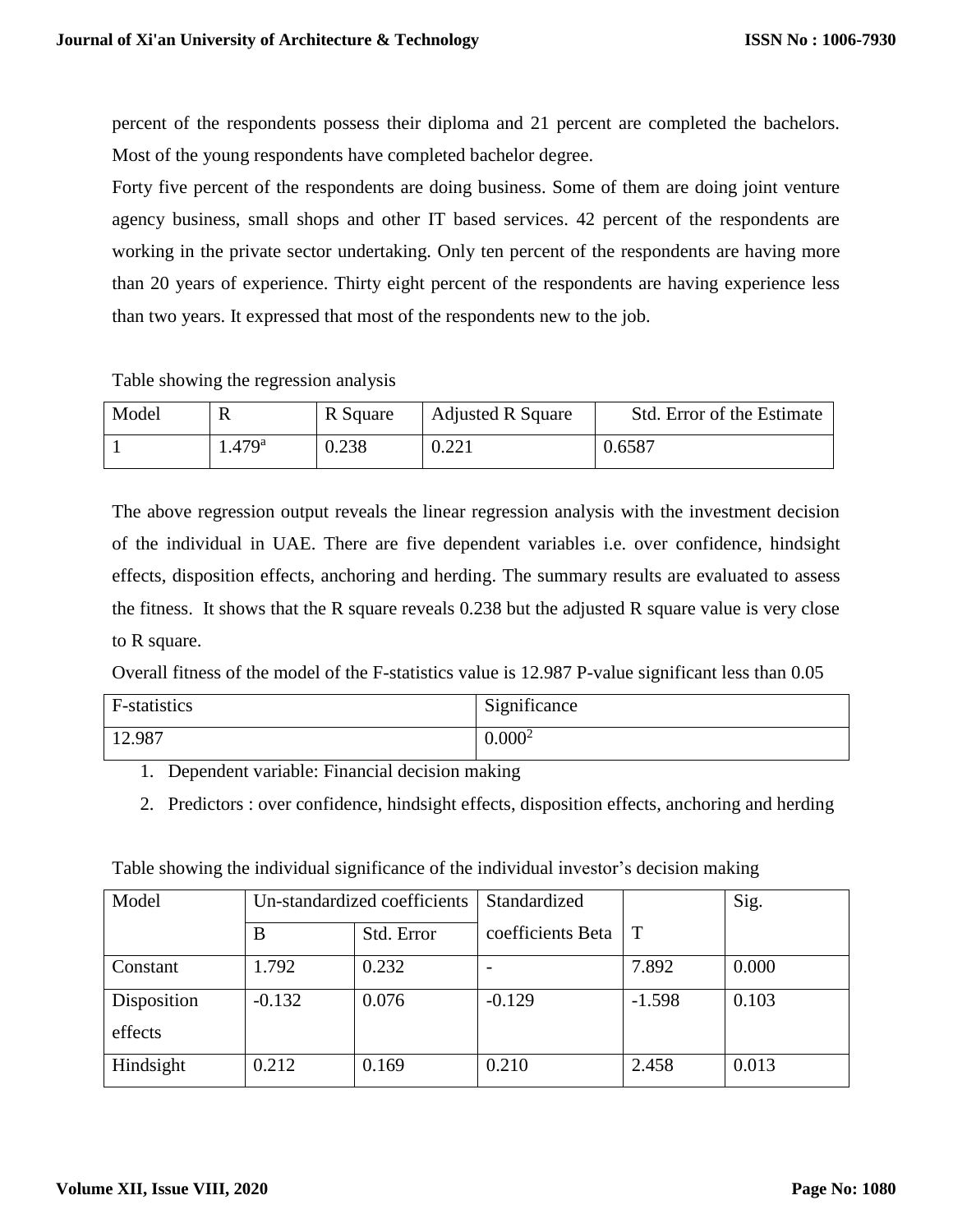| Overconfidence | 0.283 | 0.069 | 0.281 | 3.746 | 0.000 |
|----------------|-------|-------|-------|-------|-------|
| Anchoring      | 0.039 | 0.072 | 0.042 | 0.538 | 0.572 |
| Herding        | 0.181 | 0.079 | 0.191 | 1.965 | 0.048 |

The outcome of the individual significance test revealed that the overconfidence, herding and hindsight variables have significantly influenced the individual investor's financial decision making because the significance value is less than 0.05. The other two variables such as anchoring, disposition effects do not influence or impact on the investment decision making of individual investors.

## **Correlation analysis**

Table showing the correlation analysis of the financial decision making of the individual investors

|            |             | Financia     | Over           | Herdin       | Anchorin  | Dispositio | Hindsigh    |
|------------|-------------|--------------|----------------|--------------|-----------|------------|-------------|
|            |             | $\mathbf{1}$ | confidenc      | g            | g         | n effects  | $\mathbf t$ |
|            |             | Decision     | e              |              |           |            |             |
|            |             | Making       |                |              |           |            |             |
| Investment | Pearson     | $\mathbf{1}$ | $0.403**$      | $0.298*$     | $0.314**$ | $0.234**$  | $0.397**$   |
| Decision   | correlatio  |              |                | $\ast$       |           |            |             |
| Making     | $\mathbf n$ |              |                |              |           |            |             |
|            | $Sig(2 - )$ |              | 0.000          | 0.000        | 0.000     | 0.000      | 0.000       |
|            | tailed)     |              |                |              |           |            |             |
|            | ${\bf N}$   | 360          | 352            | 360          | 360       | 346        | 352         |
|            | Pearson     | $0.402**$    | $\overline{1}$ | $0.472*$     | $0.542**$ | $0.554**$  | $0.458**$   |
| Over-      | correlatio  |              |                | $\ast$       |           |            |             |
| confidence | $\mathbf n$ |              |                |              |           |            |             |
|            | $Sig(2 - )$ | 0.000        |                | 0.000        | 0.000     | 0.000      | 0.000       |
|            | tailed)     |              |                |              |           |            |             |
|            | ${\bf N}$   | 348          | 360            | 352          | 360       | 348        | 360         |
|            | Pearson     | $0.362**$    | $0.501**$      | $\mathbf{1}$ | $0.609**$ | $0.589**$  | $0.604**$   |
|            | correlatio  |              |                |              |           |            |             |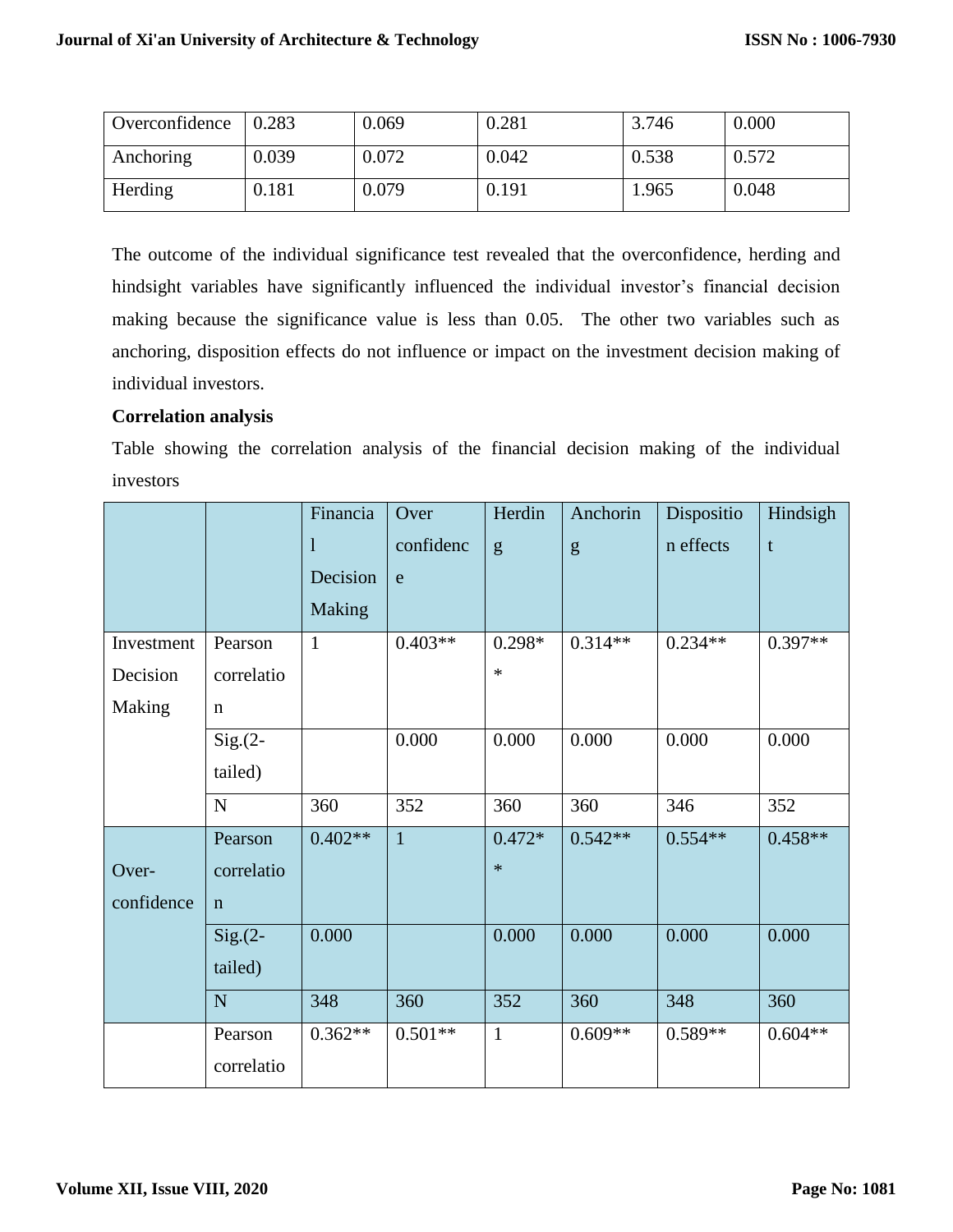| Herding    | $\mathbf n$    |                  |           |          |                  |              |              |
|------------|----------------|------------------|-----------|----------|------------------|--------------|--------------|
|            | $Sig(2 - )$    | 0.000            | 0.000     |          | 0.000            | 0.000        | 0.000        |
|            | tailed)        |                  |           |          |                  |              |              |
|            | ${\bf N}$      | 352              | 360       | 348      | 360              | 348          | 352          |
|            | Pearson        | $0.316**$        | $0.543**$ | $0.625*$ | $\mathbf{1}$     | $0.598**$    | $0.542**$    |
|            | correlatio     |                  |           | $\ast$   |                  |              |              |
| Anchoring  | $\mathbf n$    |                  |           |          |                  |              |              |
|            | $Sig(2 - )$    | 0.000            | 0.000     | 0.000    |                  | 0.000        | 0.000        |
|            | tailed)        |                  |           |          |                  |              |              |
|            | $\mathbf N$    | 360              | 352       | 342      | 348              | 352          | 360          |
| Dispositio | Pearson        | $0.239**$        | $0.548**$ | $0.579*$ | $0.608**$        | $\mathbf{1}$ | $0.469**$    |
| n Effects  | correlatio     |                  |           | $\ast$   |                  |              |              |
|            | $\mathbf n$    |                  |           |          |                  |              |              |
|            | $Sig(2 - )$    | 0.000            | 0.000     | 0.000    | 0.000            |              | 0.000        |
|            | tailed)        |                  |           |          |                  |              |              |
|            | $\mathbf N$    | 360              | 342       | 348      | 360              | 352          | 360          |
| Hindsight  | Pearson        | $0.421**$        | $0.458**$ | $0.593*$ | $0.529**$        | $0.493**$    | $\mathbf{1}$ |
|            | correlatio     |                  |           | $\ast$   |                  |              |              |
|            | $\mathbf n$    |                  |           |          |                  |              |              |
|            | $Sig.(2-)$     | 0.000            | 0.000     | 0.000    | 0.000            | 0.000        |              |
|            | tailed)        |                  |           |          |                  |              |              |
|            | $\overline{N}$ | $\overline{350}$ | 360       | 342      | $\overline{352}$ | 360          | 360          |

\*\* one percent level of significant (2-tailed)

From the above correlation analysis one can understand there is a very significant relationship between the over confident and the investment decision of the individual investors at one percent level of significance. It represent that if the investor has overconfident it increases the investment of the individual investors. Investment decision making and herding is 0.298 is at one percent level of significance. This showed the positive relationship between herding variable and investment decision making of the individual investors. The relationship between the variable hindsight and the decision making on individual investment is also positive. Hence the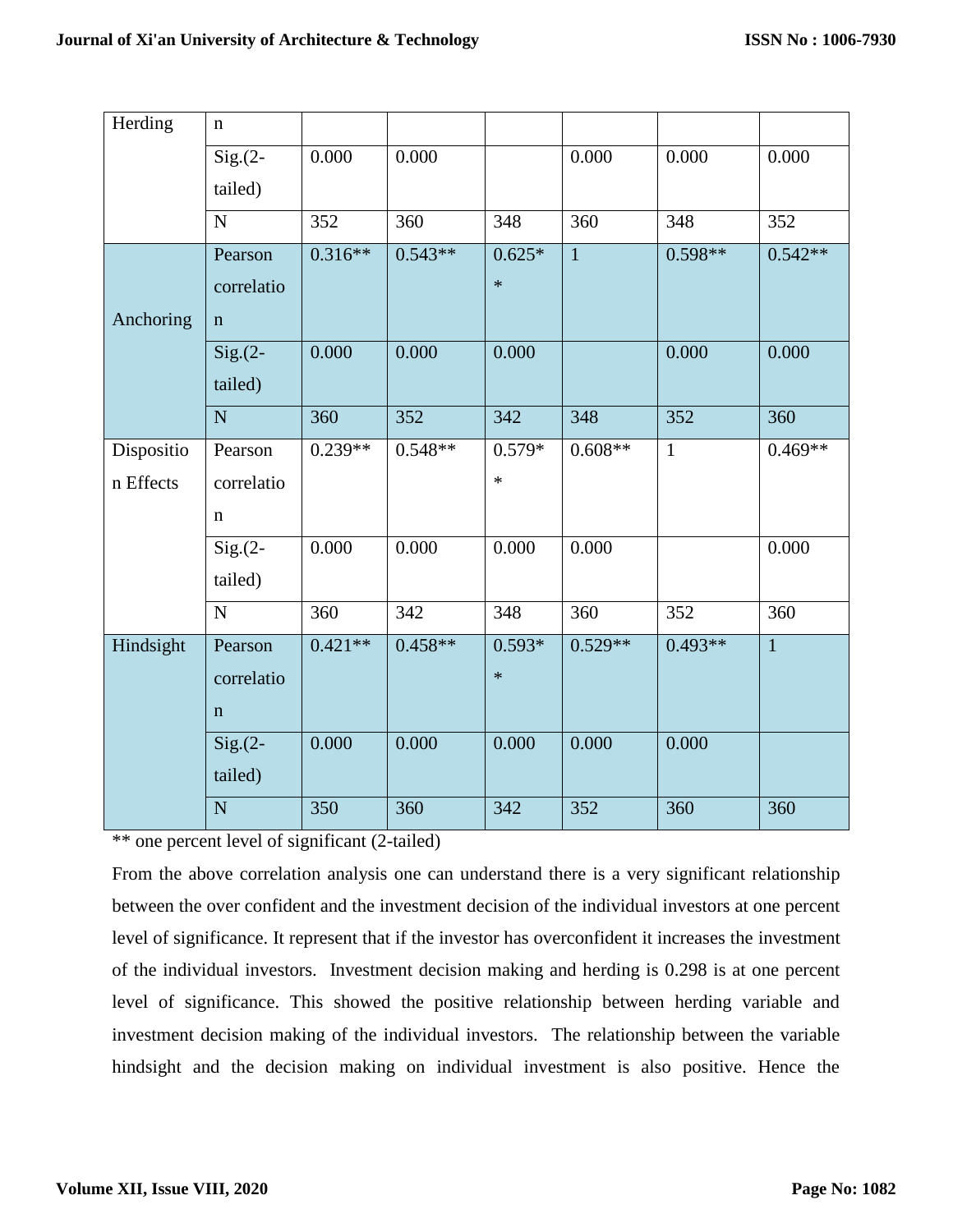behavioral biases and the investment decision making of the individual investors are correlated positively.

### **Discussion**

Behavioral biases of the individual investors causes variation on the security pricing. But it will not affect in the stock market significantly. Individual investors are more while comparing the institutional investors. But comparing the volume of transaction, individual investor's contribution is limited. In this research five variables are identified as behavioral biases, they are overconfidence, herding, anchoring, disposition effect and hindsight. Behavioral finance theory contradicts the traditional theory concepts. Psychological aspects of the individuals influence the investment and trade decision making. In the regression analysis three variables have significantly impact on the investment decision making of the individual investors such as hindsight, overconfidence and herding. Some of the investors investing in to the stock market with the motive of getting more return within a very short time. Behavioral biases influenced the behavior of such investors and their investment decision affected by these psychological factors.

### **Conclusion**

Behavioral finance involves different behavioral biases but it varies based on the individual's social, economical and emotional reactions and tolerance. This research is aim to find the influential factors of behavioral finance investment decision making of individual investors. Five significant behavior bias variables are identified. With the help of the analysis the study concluded that three variables overconfidence, hindsight and herding have influenced significantly the investment decision making of the individual investors. Behavioral finance merges the finance and the psychology economics. It will helpful for financial advisory services, finance managers, individual investors and other investment agents. This study is useful to the individual investors to overcome their behavioral biases on investment decision making.

References:

Ackert, L. F., Church, B. K., & Tkac, P. A. (2010). An experimental examination of heuristicbased decision making in a financial setting. Journal of Behavioral Finance, 11(3), 135- 149.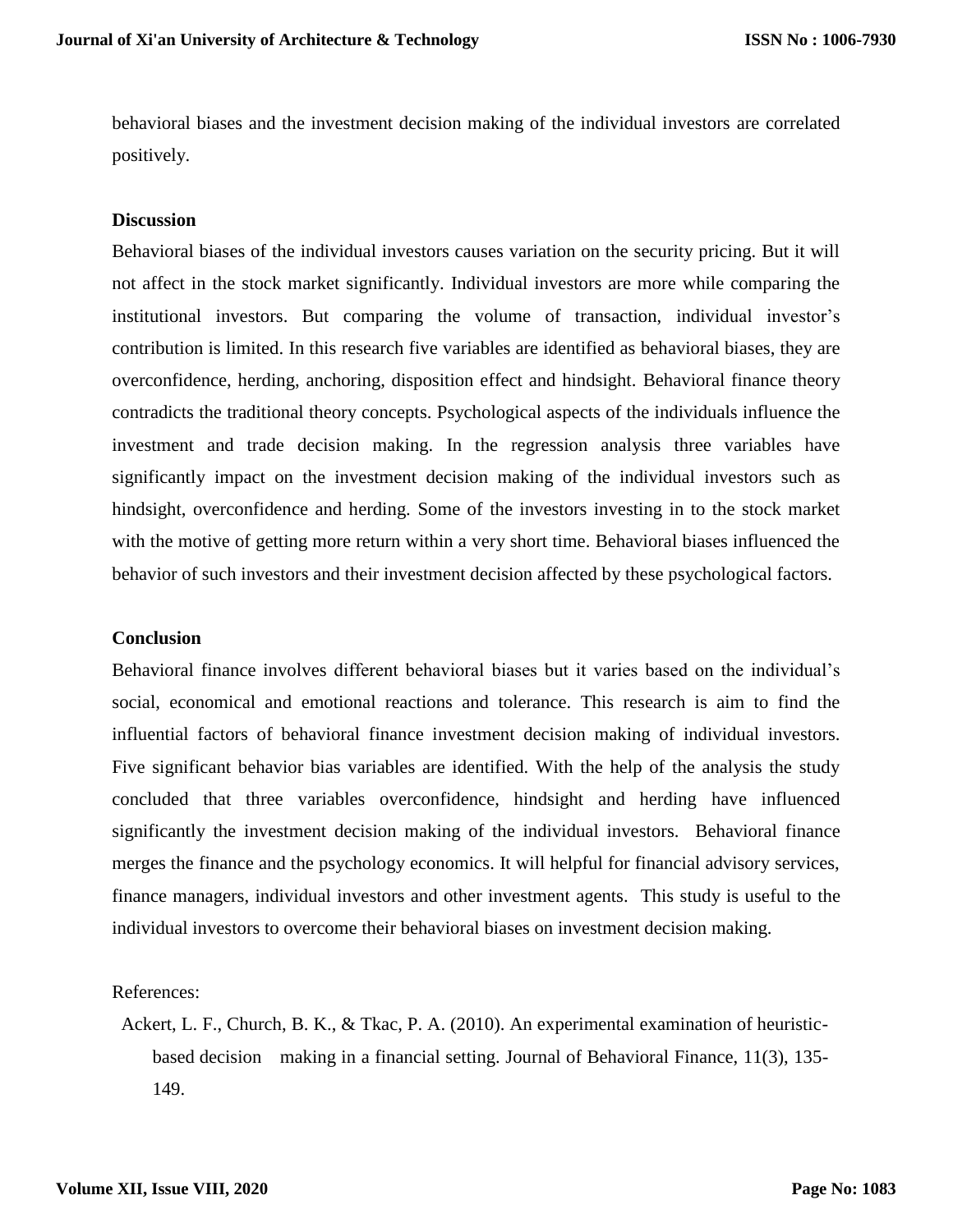- Ahmad, M., Shah, S. Z. A., & Mahmood, F. (2018). Qualitative Research in Financial Markets. Asian Review of Accounting, 18(1).
- Amir, E., & Ganzach, Y. (1998). Overreaction and underreaction in analysts' forecasts. Journal of Economic Behavior & Organization, 37(3), 333-347.
- Aspara, J., & Hoffmann, A. O. I. (2015). Selling losers and keeping winners: How (savings) goal dynamics predict a reversal of the disposition effect. Marketing Letters, 26(2), 201- 211.
- Babajide, A. A., & Adetiloye, K. A. (2012). Investors' behavioral biases and the security market: an empirical study of the nigerian security market. Accounting and Finance Research, 1(1), 219- 229.
- Barberis, N. (2002, September). A Survey of Behavioral Finance. Journal Bureau of Economic Research.
- Barberis, N., & Thaler, R. (2003). A survey of behavioral finance. in G. Constantinides, M. Harris, and R. Stulz (editors) Handbook of the Economics of Finance, North-Holland, Amsterdam.
- Bekiros, S., Jlassi, M., Lucey, B., Naoui, K., & Uddin, G. S. (2017). Herding behavior, market sentiment and volatility: Will the bubble resume?. North American Journal of Economics and Finance, 42, 107-131.
- BenMabrouk, H. (2018). Cross-herding behavior between the stock market and the crude oil market during financial distress: Evidence from the New York stock exchange. Managerial Finance, 44(4), 439-458.
- Budescu, D. V., & Weiss, W. (1987). Reflection of transitive and intransitive preferences: a test of prospect theory. Organizational Behavior and Human Decision Processes, 39, 184-202.
- Campbell, W. K., Goodie, A. S., & Foster, J. D. (2004). Narcissism , Confidence , and Risk Attitude. Journal of Behavioral Decision Making, 311, 297-311.
- Chang, C.-H. (2008). The Impact of Behavioral Pitfalls on Investors' Decisions: the Disposition Effect in the Taiwanese Warrant Market. Social Behavior and Personality: An International Journal, 36(5), 617-634.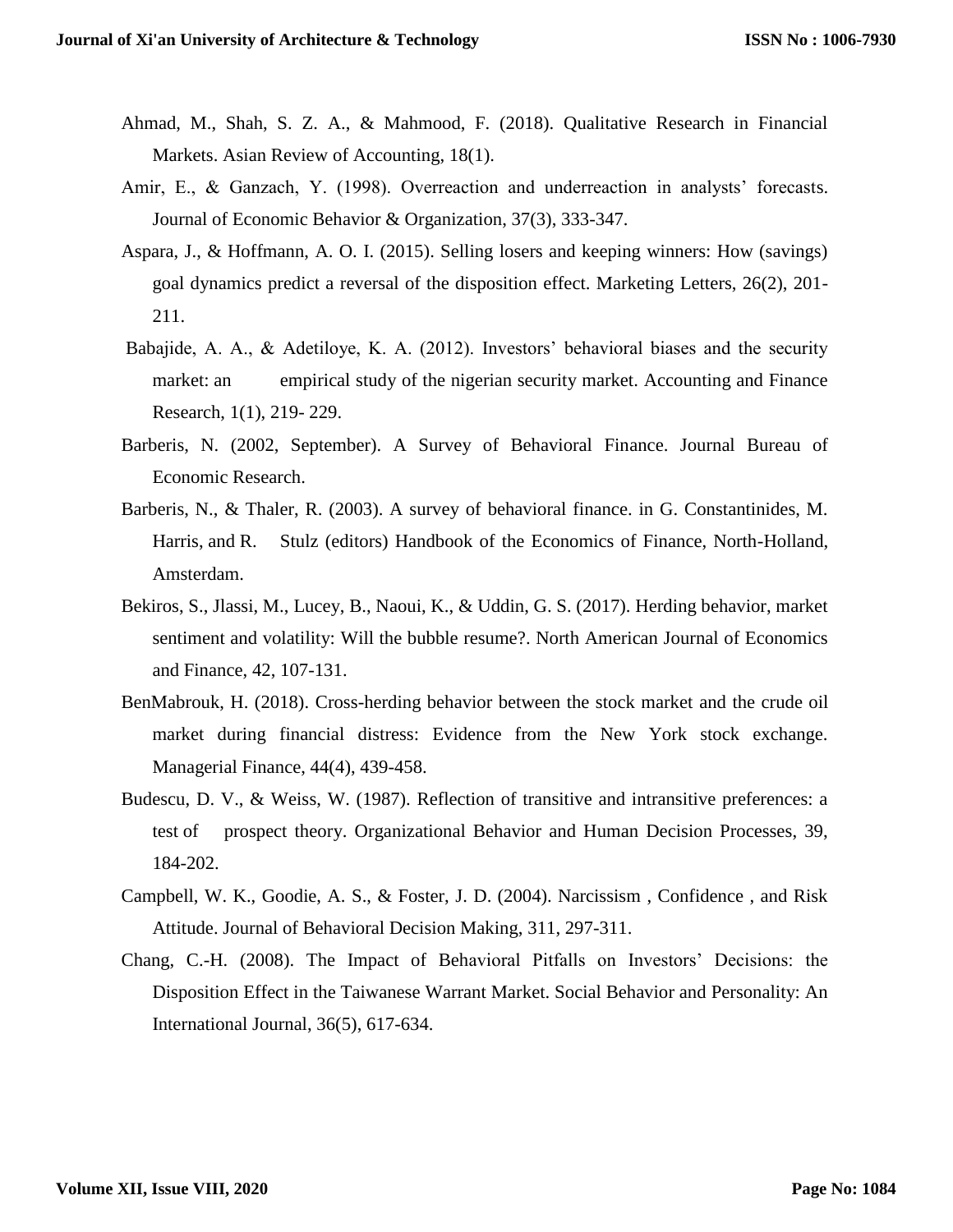- Chang, E. C., Cheng, J. W., & Khorana, A. (2000). An examination of herd behavior in equity markets: An international perspective. Journal of Banking and Finance, 24(10), 1651-1679.
- Chen, G. M., Kim, K. A., Nofsinger, J. R., & Rui, O. M. (2007). Trading Performance, Disposition Effect, Overconfidence, Representativeness Bias, and Experience of Emerging Market Investors. Journal of Behavioral Decision Making, 2(4), 425-451
- Chong, F. (2009). Disposition Effect and Flippers in the Bursa Malaysia. Journal of Behavioral Finance, 10(3), 152-157.
- Daniela, K., Hirshleifer, D., & Teoh, S. H. (2002). Investor psychology in capital markets: evidence and policy implications. Journal of Monetary Economics, 49, 139-209.
- Darrat, A. F., Zhong, M., & Cheng, L. T. W. (2007). Intraday volume and volatility relations with and without public news. Journal of Banking and Finance, 31(9), 2711-2729.
- De Avila, C., de Oliveira, L. A., de Melo Silva Avila, A. S., & Jessica Rayse Malaquias, R. F. (2016). Behavioral Biases in Investors' Decision: Studies Review From 2006-2015. Revista De Gestao Financas E Contabilidade.
- DeBondt, W., & Thaler, R. H. (1995). Financial decision-making in markets and firms: a behavioral perspective. Handbooks in Operations Research and Management Science, 9(13), 385-410.
- DeBondt, Werner, F. M., Mayoral, R. M., & Vallelado, E. (2013). Behavioral decisionmaking in finance: an overview and assessment of selected research.
- Dhar, R., & Zhu, N. (2006). Up Close and Personal: Investor Sophistication and the Disposition Effect. Management Science, 52(5), 726-740.
- Dowie, G., & Willows, G. (2016). An investigation of investors' estimates of returns earned and the effect of anchoring on these estimations. South African Journal of Accounting Research, 30(1), 29-40.
- Dubra, J. (2004). Optimism and overconfidence in search. Review of Economic Dynamics, 7(1), 198-218.
- European Financial Management, 20(1), 107-125.
- Fama, E. F. (1970). American Finance Association Efficient Capital Markets : A Review of Theory and Empirical Work. Journal of Finance, 25(2), 28-30.

Fama, E. F. (1991). Efficient capital markets: II. Journal of Finance, 46(5), 1575-1617.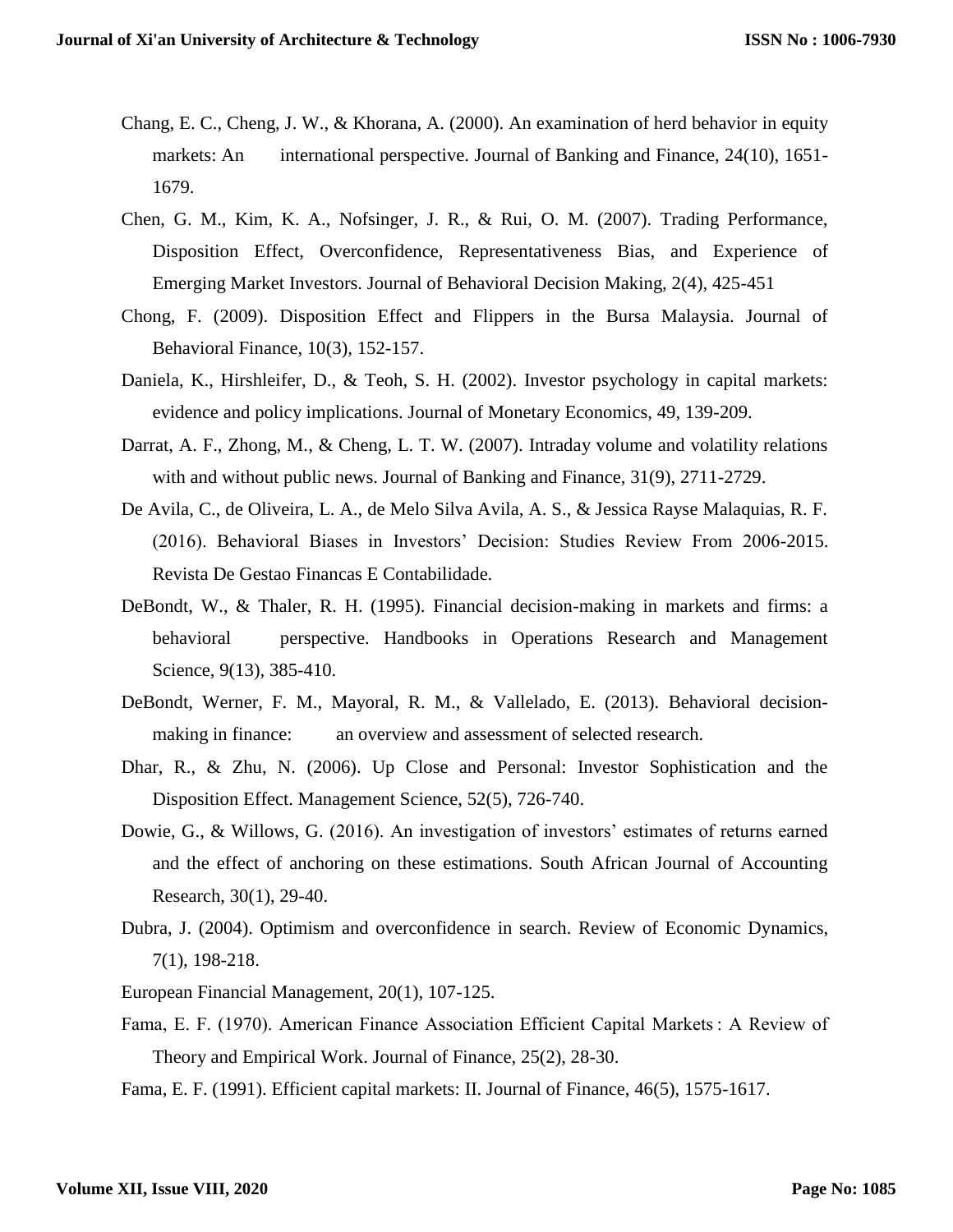- Fenton‐O'Creevy, M., Soane, E., Nicholson, N., & Willman, P. (2011). Thinking, feeling and deciding: The influence of emotions on the decision making and performance of traders. Journal of Organizational Behavior, 32(8), 1044-1061.
- Filbeck, G., Hatfield, P., & Horvarth, P. (2005). Risk aversion and personality type. Journal of Behavioral Finance, 6(4), 170-180.
- Filiz, I., Nahmer, T., Spiwoks, M., & Bizer, K. (2018). Portfolio diversification: the influence of herding, status-quo bias, and the gambler's fallacy. Financial Markets and Portfolio Management, 32(2), 167-205.
- Glaser, M., & Weber, M. (2010). Overconfidence. Behavioral Finance: Investors, Corporations, and Markets, 241-258.
- Graham, J. R., Harvey, C. R., & Huang, H. (2009). Investor Competence, Trading Frequency, and Home Bias.
- Gruber, M. J. (1996). Another Puzzle: The Growth in Actively Managed Mutual Funds. The Journal of Finance, 51(3), 783-810.
- Gunay, S. G., & Demirel, E. (2011). Interaction between demographic and financial behavior factors in terms of investment decision making. International Research Journal of Finance and Economics, 66, 147-156.
- Hassan, E. U., Shahzeb, F., Shaheen, M., Abbas, Q., Hameed, Z., & Hunjra, A. I. (2013). Impact of affect heuristic, fear and anger on the decision making of individual investor: a conceptual study. World Applied Sciences Journal, 23(4), 510-514. view at Google scholar
- Heukelom, F. (2007). Kahneman and Tversky and the Origin of Behavioral Economics.
- Hirshleifer, D. (2001). Investor psychology and asset pricing. Journal of Finance, 56(1), 1533- 1597 Asian Journal of Empirical Research, 8(3)2018: 99-109 109
- Hirshleifer, D., Daniel, K., & Subrahmanyam, A. (2001). Overconfidence, arbitrage and equilbrium asset pricing. Journal of Finance 56, 921-965.
- Huang, J. B., Tan, N., & Zhong, M. R. (2014). Incorporating overconfidence into real option decision-making model of metal mineral resources mining project. Discrete Dynamics in Nature and Society.

International Journal of Managerial Finance, 14(5), 613-632.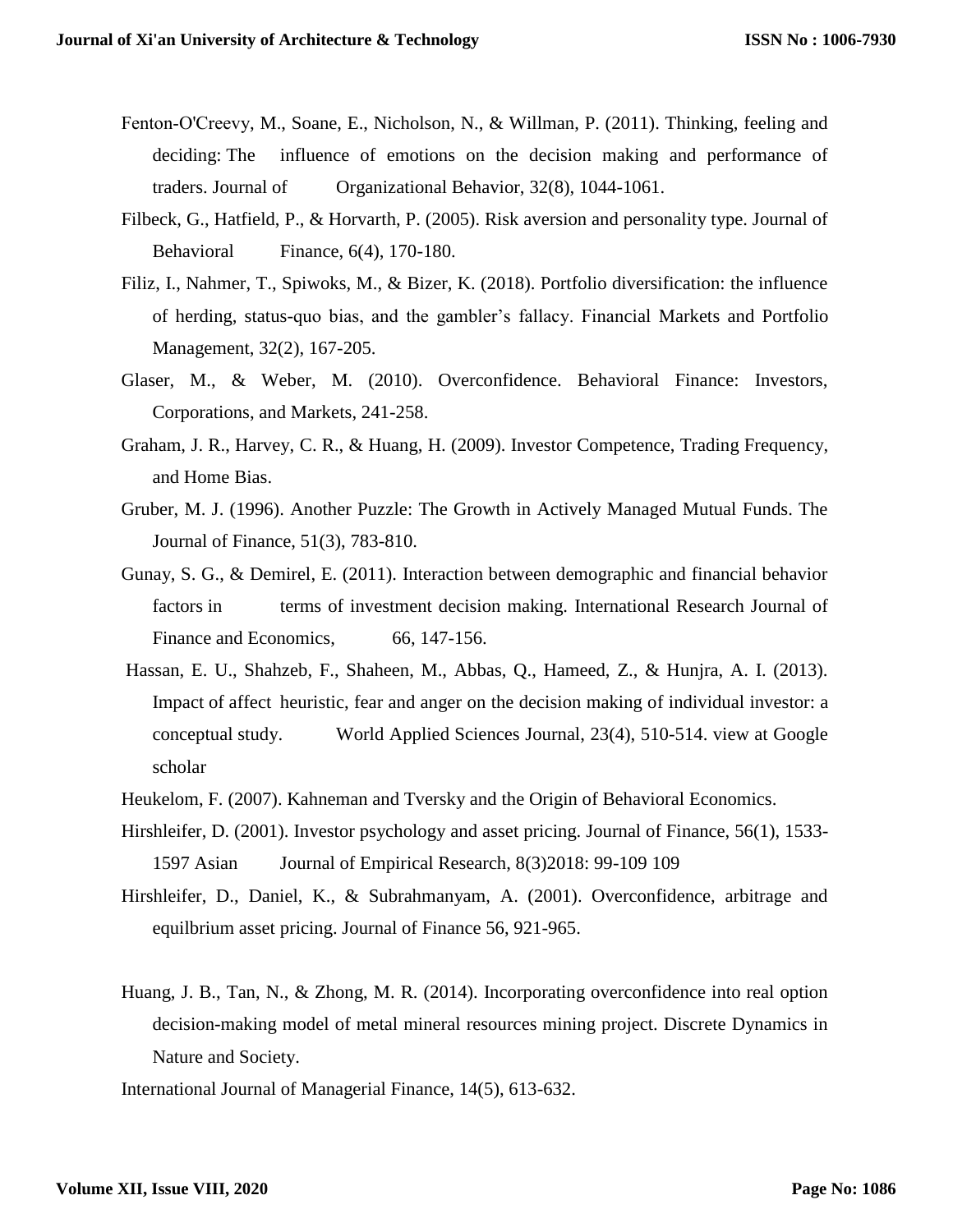- Jahanmiri, M. (2018). Anchoring Bias a Criterion for Explain Profitability of 52-Weeks High and Momentum Strategies. Pacific Business Review International, 10(7), 115-124.
- Jaimovich, N., & Rebelo, S. (2007, May). Behavioral Theories of the Business Cycle. Journal Ofthe European Economic Association, 5, 361-368. Retrieved from <http://www.management4all.org/2009/11/behavioral-theories-of-motivation.html>
- Joo, B. A. K. (2017). Influence of Overconfidence, Optimism and Pessimism on the Rationality of the Individual Investors: An Empirical Analysis. Pacific Business Review International.
- Kahneman, D., & Tversky, A. (1979). Prospect Theory: An Analysis of Decision under Risk. Econometrica, 47(2), 263-291.
- Kahneman, D., & Tversky, A. (1979). Prospect theory: an analysis of decision under risk. Econometrica, 47(2), 263-291.
- Kamoto, S. (2014). Impacts of internal financing on investment decisions by optimistic and overconfident managers.
- Kaustia, M. (2004). Market-wide impact of the disposition effect: Evidence from IPO trading volume. Journal of Financial Markets, 7(2), 207-235.
- Kaustia, M., Alho, E., & Puttonen, V. (2008). How Much Does Expertise Reduce Behavioral Biases ? The Case of Anchoring Return Effects Estimates in Stock. Financial Management, 37(3), 391-411.
- Kelmara, M. V., Paulo, S. C., Larissa de Lima, T., & Carlos, E. M. T. (2011). Misattribution bias: the role of emotion in risk tolerance. The IUP Journal of Behavioral Finance, 8(3), 25-35.
- Khan, M. T. I., Tan, S. H., Chong, L. L., & Ong, H. B. (2017). Investment characteristics, stock characteristics and portfolio diversification of finance professionals. Borsa Istanbul Review, 17(3), 164-177.
- Kinoshita, K., Suzuki, K., & Shimokawa, T. (2013). Evolutionary foundation of bounded rationality in a financial market. IEEE Transactions on Evolutionary Computation, 17(4), 528-544.
- Kishore. (2004, January 22-25). Theory of Behavioural Finance and its Application to Property Market: A Change in Paradigm. TTwelfth Annual Pacific Rim Real Estate Society Conference. Auckland, New Zealand.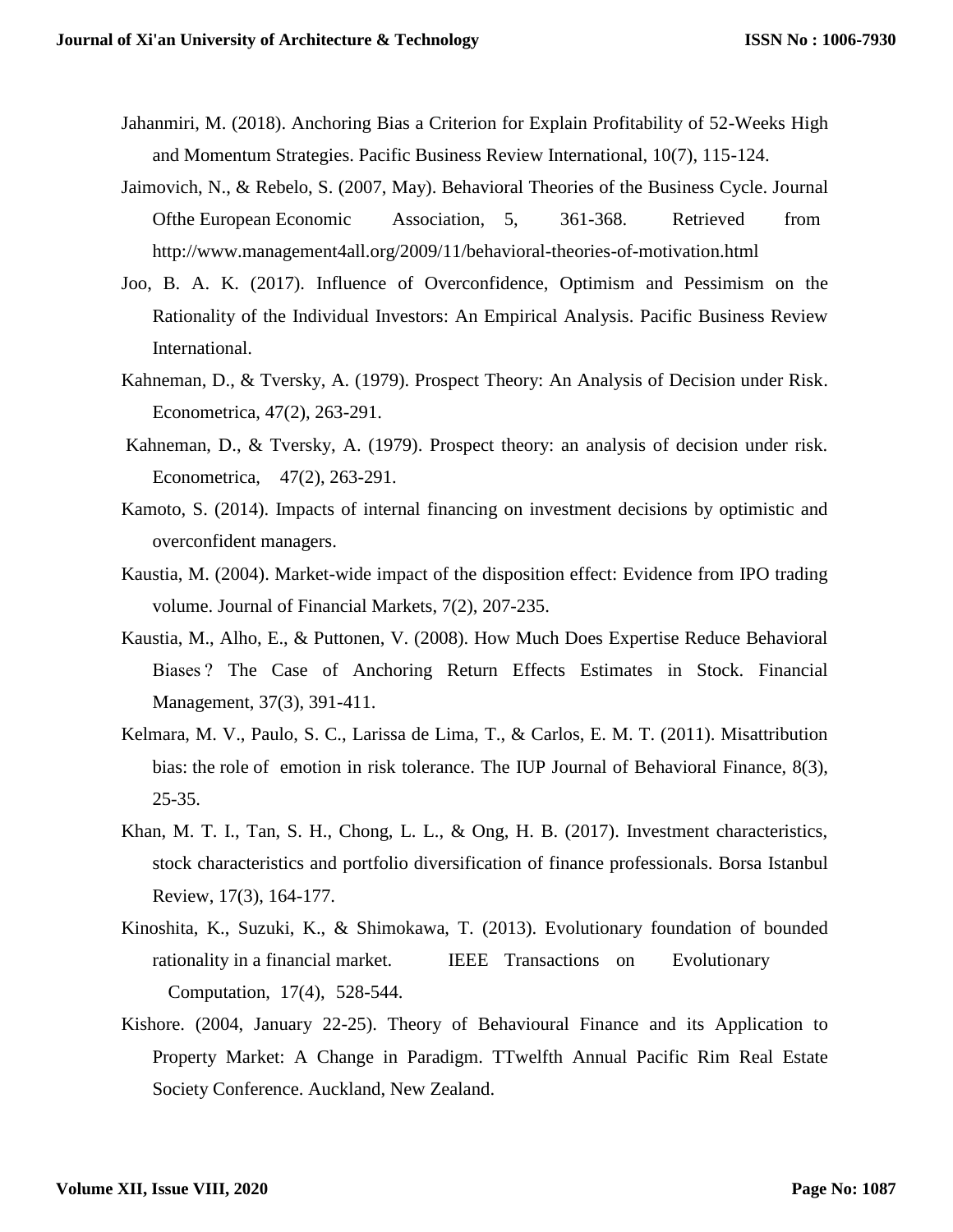- Ko, K. J., & James Huang, Z. (2007). Arrogance can be a virtue: Overconfidence, information acquisition, and market efficiency. Journalof Financial Economics, 84(2), 529-560.
- Krause, M., Shiller, V., Shleifer, A., Wilcox, D., & Shiller, R. J. (1970). Human Behavior and the Efficiency of the Financial System. Handbook of Macroeconomics, 1-34.
- Kumar, S., & Goyal, N. (2015). Behavioural biases in investment decision making a systematic literature review.
- Lee, H.-J., Park, J., Lee, J.-Y., & Wyer, R. S. (2008). Disposition Effects and Underlying Mechanisms in E-Trading of Stocks. Journal of Marketing Research, 45(3), 362-378.
- Lee, J. S., Yen, P. H., & Chan, K. C. (2013). Market states and disposition effect: Evidence from Taiwan mutual fund investors. Applied Economics, 45(10), 1331-1342. https://doi.org/10.1080/00036846.2011.617696
- Lin, H. (2011). Elucidating rational investment decisions and behavioral biases : Evidence from the Taiwanese stock market. African Journal of Business Management, 5(5), 1630- 1631. https://doi.org/10.5897/AJBM10.474
- Lin, X., & Zhang, L. (2012). The investment manifesto. AFA 2013 San Diego Meetings Paper. Portfolio selection
- Liu, J., Jin, X., Wang, T., & Yuan, Y. (2015). Robust multi-period portfolio model based on prospect theory and ALMV-PSO algorithm. Expert Systems with Applications, 42(20),7252-7262.
- Lowies, G. A., Hall, J. H., & Cloete, C. E. (2016). Heuristic-driven bias in property investment decision-making in South Africa. Journal of Property Investment & Finance, 34, 51-67.
- Ma, Q. Z., Wang, H., & Zhang, W. (2017). Trading against anchoring. Review of Behavioural Finance, 9(3), 242-261.
- Mello, B. A., Souza, V. M. C. S., Cajueiro, D. O., & Andrade, R. F. S. (2010). Network evolution based on minority game with herding behavior. European Physical JournalB, 76(1), 147-156.
- Mertzanis, C., & Allam, N. (2018). Political Instability and Herding Behaviour: Evidence from Egypt's Stock Market. Journal of Emerging Market Finance, 17(1), 29-59.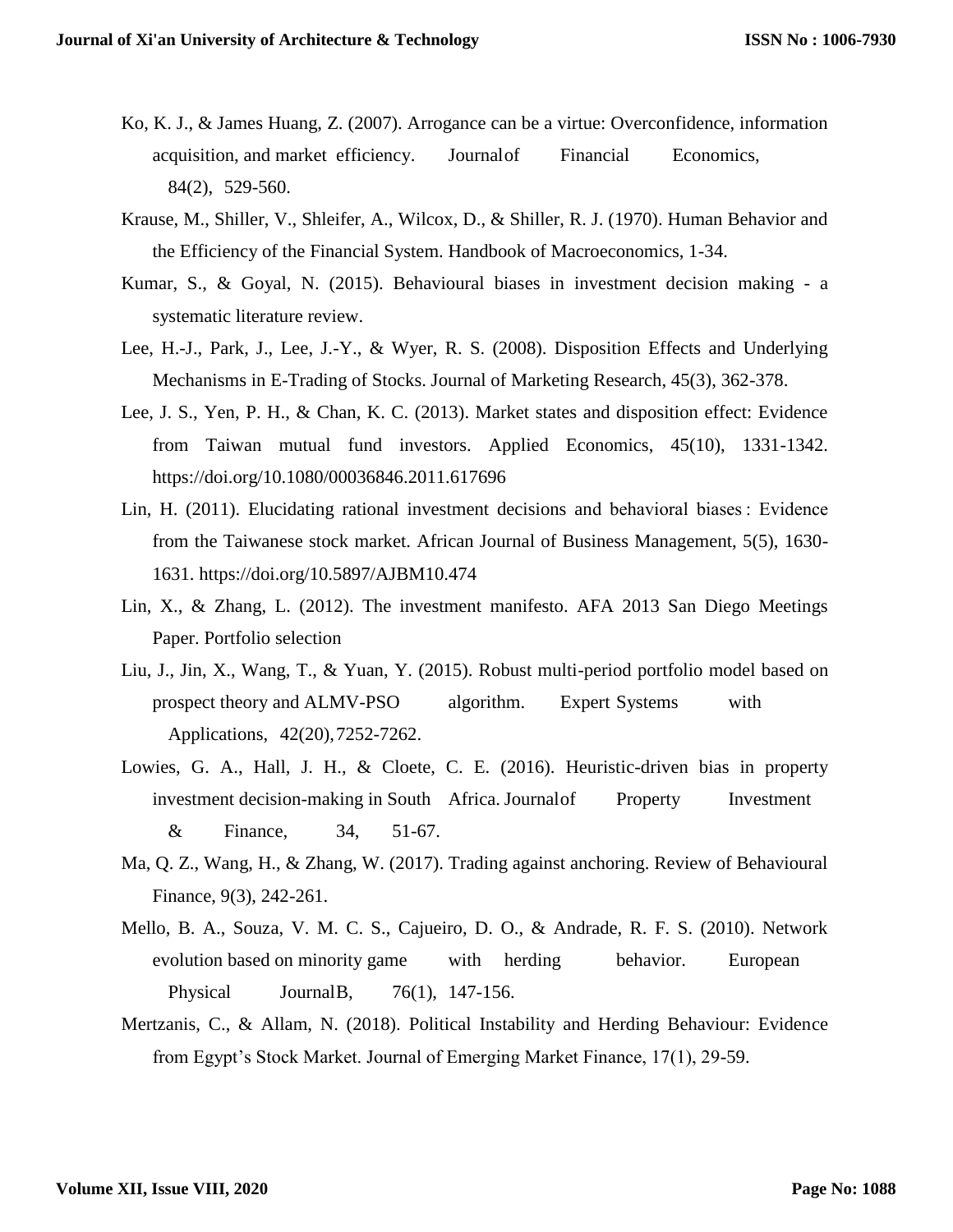- Michael C. Jensen. (1978). Some Anomalous Evidence Regarding Market Efficiency. Journal of Financial Economics, 6, 95-101.
- Mitroi, Adrian Stancu, I. (2014). Biases, Anomalies, Psychology of a Loss and Individual Investment Decision Making. Economic Computation and Economic Cybernetics Studies and Research.
- Mueller, A., & Brettel, M. (2012). Impact of biased Pecking order Preferences on firm success in real business cycles.
- Muhammad, N. M. N., & Abdullah, M. (2009). Investment decision-making style: Are Malaysian investors rational decision makers? Interdisciplinary Journal of Contemporary Research in Business, 1(3), 96-108.
- Musciotto, F., Marotta, L., Piilo, J., & Mantegna, R. N. (2018). Long-term ecology of investors in a financial market.
- Mushinada, V. N. C., & Veluri, V. S. S. (2018). Investors overconfidence behaviour at Bombay Stock Exchange.
- Neuroscience Letters, 445(3), 199-203.
- Niehaus, G., & Shrider, D. (2014). Framing and the disposition effect: Evidence from mutual fund investor redemption behaviour. Quantitative Finance, 14(4), 683-697. https://doi.org/10.1080/14697688.2013.819114
- Odean, T., Strahilevitz, M. A., & Barber, B. M. (2010). Once Burned, Twice Shy: How Navï e Learning, Counterfactuals, and Regret Affect the Repurchase of Stocks Previously Sold. SSRN.
- Odean, T. (1999). Do investor trade too much. American Economic Review.
- Odean, T. (1999). Do investors trade too much? American Economic Review, 89(1), 1279- 1298.
- Ormos, M., & Timotity, D. (2016). Unravelling the asymmetric volatility puzzle: A novel explanation of volatility through anchoring. Economic Systems, 40(3), 345-354.
- Parker, A. M., & Fischhoff, B. (2005). Decision-making competence: External validation through an individual-differences approach. Journal of Behavioral Decision Making, 18(1), 1-27.
- Pelster, M., & Hofmann, A. (2018). About the fear of reputational loss: Social trading and the disposition effect.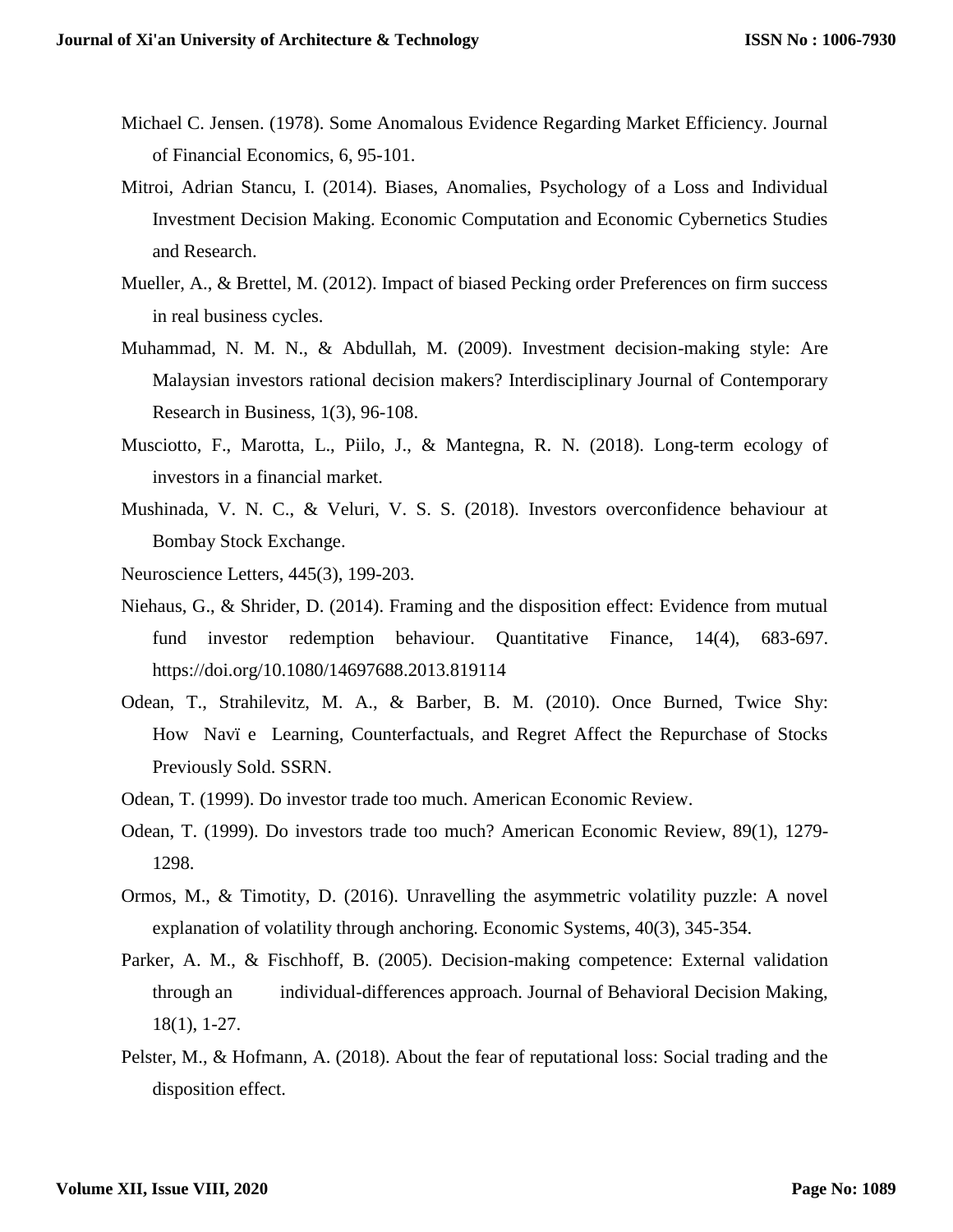- Phan, T. C., Rieger, M. O., & Wang, M. (2018). What leads to overtrading and underdiversification? Survey evidence from retail investors in an emerging market. Journal of Behavioral and Experimental Finance, 19, 39-55. https://doi.org/10.1016/j.jbef.2018.04.001
- Philippas, N., Economou, F., Babalos, V., & Kostakis, A. (2013). Herding behavior in REITs: Novel tests and the role of financial crisis. International Review of Financial Analysis, 29, 166-174. https://doi.org/10.1016/j.irfa.2013.01.004
- Pompian, M. (2006). Behavioral finance and wealth management. Hoboken:NJ: John Wiley & Sons.
- Prosad, J. M., Kapoor, S., Sengupta, J., & Roychoudhary, S. (2018). Overconfidence and Disposition Effect in Indian Equity Market: An Empirical Evidence. Global Business Review, 19(5), 1303-1321.
- Qu, C., Zhou, L., & Luo, Y. J.. (2008). Electrophysiological correlates of adjustment process in anchoring effects.
- Qualitative Research in Financial Markets, 7(1), 88-108.
- Revista Española de Financiación y Contabilidad (Spanish Journal of Finance and Accounting), 42(157), 99-118. view at Google scholar / view at publisher Etzioni, A. (2014). Humble decision-making theory. Public Management Review, 16(5), 611- 619.
- Roger, P. (2009). Does the Consciousness of the Disposition Effect Increase the Equity Premium?. Journal of Behavioral Finance, 10(3), 138-151.
- Roger, P. (2011). Testing alternative theories of financial decision making: a survey study with lottery bonds. Journal of Behavioral Finance, 12(4), 219-232.
- Rompotis, G. G. (2018). Herding Behavior among Exchange-Traded Funds. Journal of Behavioral Finance, 19(4), 483-497.
- Schneider, S. (1992). Framing and conflict: aspiration level contingency, the status quo, and current

theories of risky choice. Journal of Experimental Psychology: Learning, Memory, and Cognition, 18, 1040-1057.

Shefrin, H. (2001). Some New Evidence on Eva Companies. Journal of Applied Corporate Finance, 22(1), 32-42.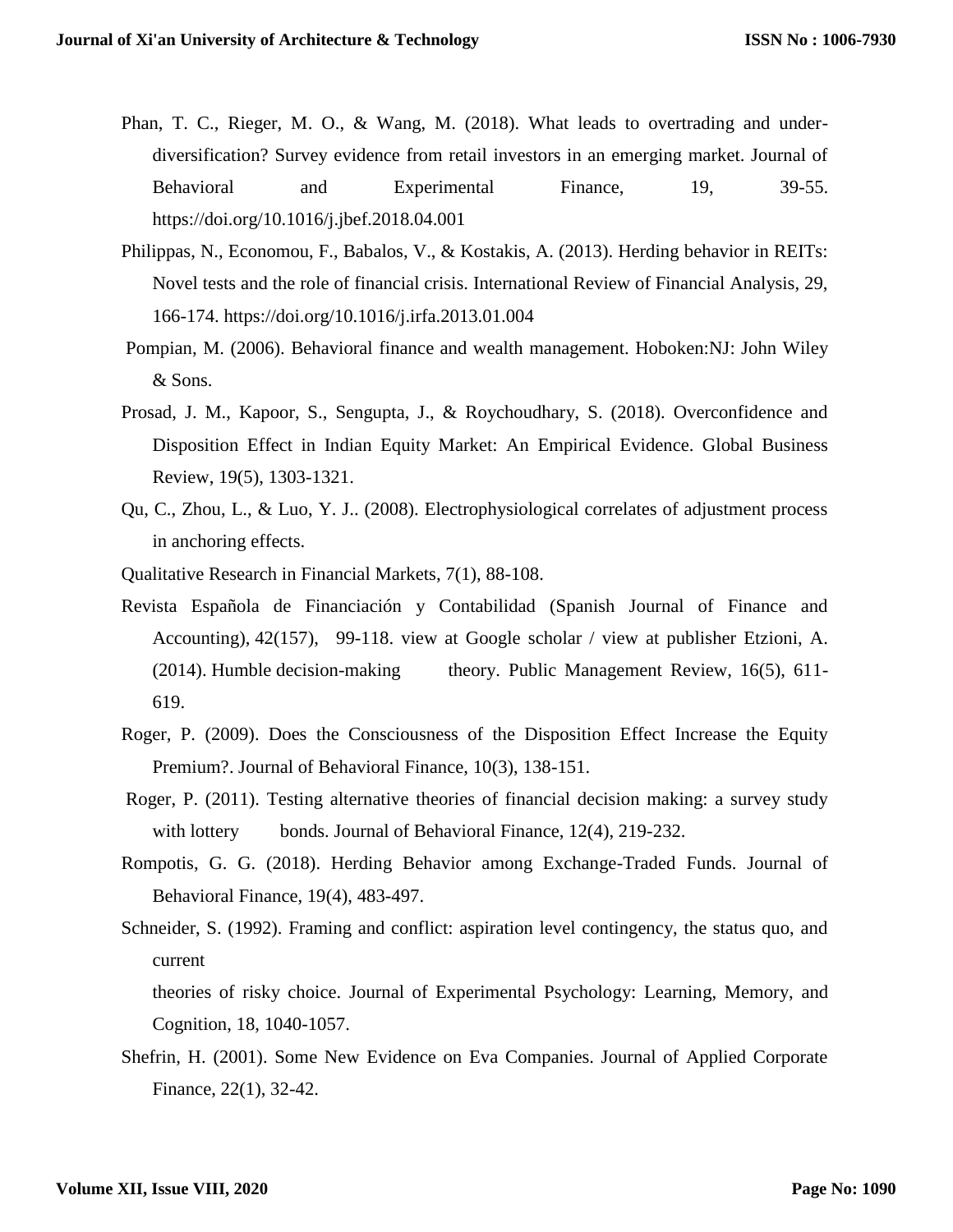- Shefrin, H. M., & Thaler, R. H. (1988). the Behavioral Life-Cycle Hypothesis. Economic Inquiry, 26(4), 609-643.
- Shiller, R. J. (1997). Human Behavior and the Efficiency of the Financial System.
- Shin, H., & Park, S. (2018, April). Do foreign investors mitigate anchoring bias in stock market? Evidence based on post-earnings announcement drift. Pacific Basin Finance Journal, 48, 224-240.
- Shleifer, A. (2000). Inefficient Markets. Investopedia.
- Singh, S. (2016). The Role of Behavioral Finance in Modern Age Investment. Pacific Business Review International, 1(1), 234-240.
- Slovic, P. (1972).American Finance Association. The Journalof Finance, 72(6),
- Smit, H. T. J., & Moraitis, T. (2010). Playing at Serial Acquisitions. California Management Review, 53(1).
- Taffler, R. J., Spence, C., & Eshraghi, A. (2017). Emotional economic man: Calculation and anxiety in fund management. Accounting, Organizations and Society, 61, 53-67.
- Tran, V. T., Nguyen, H., & Lin, C. T. (2017). Herding behaviour in the Australian loan market and its impact on bank loan quality. Accounting and Finance, 57(4), 1149-1176. https://doi.org/10.1111/acfi.12183
- Tversky, A., & Kahneman, D. (1971). Belief in the law of small numbers. Psychological Bulletin, 76(2), 105-110. https://doi.org/10.1037/h0031322
- Tversky, A., & Kahneman, D. (1973). Psychological Review. American Psychological Association, 80(4).
- Walters, D. J., Fernbach, P. M., Fox, C. R., & Sloman, S. A. (2016). Known Unknowns: A Critical Determinant of Confidence and Calibration. Management Science.
- Wright, W. F., & Anderson, U. (1989, December). Effects of situation familiarity and financial incentives on use of the anchoring and adjustment heuristic for probability assessment. Organizational Behavior and Human Decision Processes, 44(1), 68-82.
- Yu, H., Dan, M. H., Ma, Q., & Jin, J. (2018, May). They all do it, will you? Event-related potential evidence of herding behavior in online peer-to-peer lending. Neuroscience Letters, 681, 1-5.